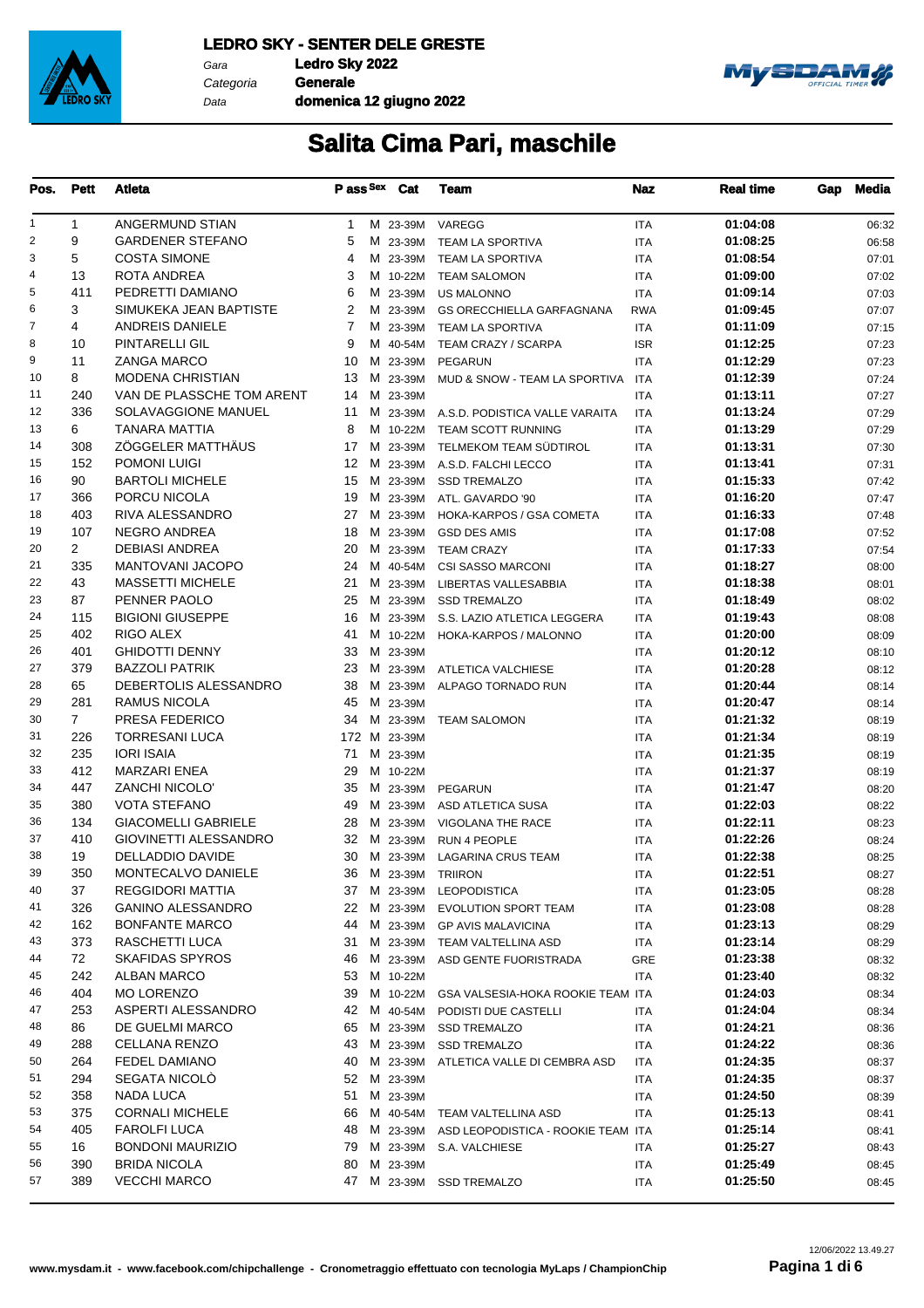| <b>DAVOLI FEDERICO</b><br>58<br>147<br>01:26:31<br>54 M 23-39M ATLETICA REGGIO<br>08:49<br><b>ITA</b><br>59<br>371<br><b>RIGHI FRANCESCO</b><br>01:26:46<br>58<br>M 23-39M<br><b>ITA</b><br>08:51<br>60<br>417<br><b>WENDT MANUEL</b><br>01:26:55<br>50<br>M 40-54M<br><b>LG SCHLERN</b><br><b>ITA</b><br>08:52<br><b>GIOVANAZZI LORENZO</b><br>61<br>204<br>01:26:56<br>M 23-39M<br><b>ITA</b><br>64<br><b>G.S. TRILACUM</b><br>08:52<br>62<br>381<br>SOPRANA MIRCO<br>01:26:59<br>57<br>M 23-39M<br><b>ITA</b><br>08:52<br>63<br>161<br><b>ISEPPATO SILVANO</b><br>61<br>м<br>01:27:15<br>55M<br>ASD CADDESE<br><b>ITA</b><br>08:54<br>42<br><b>MIORI MARCO</b><br>63<br>01:27:57<br>64<br>M 23-39M<br><b>SSD TREMALZO</b><br><b>ITA</b><br>08:58<br>65<br>323<br>ROTA STEFANO<br>M 23-39M<br>62<br><b>ITA</b><br>01:28:27<br>09:01<br>66<br>315<br><b>BENEDETTI ALESSIO</b><br>59<br>M 23-39M<br>01:28:29<br><b>ITA</b><br>09:01<br>67<br>81<br><b>SENTER GIANNI</b><br>70<br>M 23-39M<br>01:28:39<br><b>ITA</b><br>09:02<br>68<br>FERRAZZA MATTIA<br>01:28:45<br>249<br>60<br>M 10-22M<br><b>BRENTA TEAM</b><br><b>ITA</b><br>09:03<br>291<br><b>SUZZI STEFANO</b><br>01:29:09<br>69<br>68<br>M 23-39M<br><b>LEOPODISTICA</b><br><b>ITA</b><br>09:05<br>70<br>125<br>ROMERI MATTIA<br>01:29:19<br>73<br>M 23-39M<br>TEAM VALTELLINA ASD<br><b>ITA</b><br>09:06<br>71<br>73<br>POLETTI MANUEL<br>90<br>M 23-39M<br>NON SOL FADIGHJA<br><b>ITA</b><br>01:29:29<br>09:07<br>72<br>70<br>PINTARELLI IVAN<br>01:29:58<br>85<br>M 40-54M<br>U.S. 5 STELLE SEREGNANO A.S.D.<br><b>ITA</b><br>09:10<br>73<br>DE MARTIN DIEGO<br>M 23-39M<br>01:30:09<br>246<br>77<br>G.S. QUANTIN<br><b>ITA</b><br>09:11<br>74<br>215<br><b>SAMADEN RUGGERO</b><br>01:30:12<br>67<br>M 10-22M<br>LAGORAI MOUNTAIN RACE<br><b>ITA</b><br>09:12<br>75<br>352<br>CHEMOTTI CRISTIAN<br>01:30:44<br>81<br>M 40-54M<br>ATLETICA GAVARDO 90<br><b>ITA</b><br>09:15<br>76<br><b>GRANDI ALBERTO</b><br>103<br>82<br>01:30:59<br>M 40-54M<br>09:17<br>MUD & SNOW - TEAM LA SPORTIVA<br>ITA<br>77<br>344<br><b>MALACARNE LUCA</b><br>93<br>M 40-54M<br>01:31:18<br>09:18<br>ITA<br>CITRÀ MARCO<br>78<br>230<br>69<br>M 23-39M<br>01:31:20<br>MUGELLO OUTDOOR ASD<br><b>ITA</b><br>09:19<br>79<br><b>BONETTI DENIS</b><br>58<br>87<br>M 23-39M<br><b>ITA</b><br>01:31:21<br>09:19<br>80<br><b>BRIGHENTI LUCA</b><br>154<br>189 M 10-22M MUD & SNOW - TEAM LA SPORTIVA<br>ITA<br>01:31:33<br>09:20<br>81<br>370<br>CAPOZZO GUIDO<br>01:31:46<br>98<br>M 23-39M<br>SPORTRACE ASD<br><b>ITA</b><br>09:21<br>82<br>203<br>PULITA LUCA<br>01:31:56<br>91<br>M 23-39M S.S. STIVO A.S.D<br><b>ITA</b><br>09:22<br>83<br>342<br><b>AGOSTINI PETER</b><br>100 M 23-39M<br>01:31:58<br>SKI TEAM LAGORAI<br><b>ITA</b><br>09:23<br>84<br>114<br><b>TAMANINI MARTINO</b><br>01:31:58<br>84<br>M 23-39M<br>VIGOLANA SKY TEAM<br><b>ITA</b><br>09:23<br>85<br>376<br><b>IOBSTRAIBIZER LUCA</b><br>M 23-39M<br>01:32:01<br>86<br><b>ITA</b><br>09:23<br>77<br>ANDREATTA GABRIELE<br>01:32:09<br>86<br>131 M 10-22M<br><b>ITA</b><br>09:24<br>87<br>414<br><b>SANTI ANDREA</b><br>01:32:33<br>74<br>M 40-54M<br>ATLETICA MANARA<br><b>ITA</b><br>09:26<br>88<br><b>SEGATTA NICOLA</b><br>105 M 40-54M<br>01:32:34<br>166<br>ASD NEW LIFE<br><b>ITA</b><br>09:26<br>89<br>266<br><b>DEI CAS MARCO</b><br>75<br>M 23-39M TEAM VALTELLINA ASD<br>01:32:35<br><b>ITA</b><br>09:26<br>90<br>127<br>SIDOLI DANIELE<br>89<br>M 23-39M<br>01:32:37<br><b>ATLETICA REGGIO</b><br><b>ITA</b><br>09:26<br>91<br>35<br>PINAMONTI ALEX<br>83<br>M 40-54M<br>01:32:38<br><b>ITA</b><br>09:27<br><b>SEGALLA SERGIO</b><br>92<br>167<br>102 M 23-39M<br>01:32:39<br><b>ITA</b><br>09:27<br>93<br>245<br><b>CASARI MARCO</b><br>01:32:49<br>95<br>M 40-54M<br>ATLETICA ALTO GARDA E LEDRO<br><b>ITA</b><br>09:28<br>94<br>251<br>PIGARELLI MATTEO<br>01:33:04<br>115 M 40-54M<br>MADDALENE SKY TEAM<br>09:29<br>ITA<br>95<br>33<br>CASAGRANDA ANDREA<br>129 M 23-39M ATLETICA VALLE DI CEMBRA<br>01:33:08<br><b>ITA</b><br>09:30<br>110 M 23-39M<br>110<br><b>HEISS SEBASTIAN</b><br>01:33:11<br>TEAM SCHUH SPORT TRENKLE<br>GER<br>09:30<br>97<br><b>VACCARI ENRICO</b><br>01:33:17<br>248<br>88<br>M 23-39M<br>ITA<br>09:31<br>98<br>286<br><b>JAKUBEC MATJ</b><br>142 M 23-39M KOMBITCH TEAM<br>01:33:31<br>CZE<br>09:32<br>99<br>318<br><b>COSER MATTIA</b><br>01:33:53<br>114 M 23-39M<br>CAURIOL<br>ITA<br>09:34<br>356<br>LEONESIO MAURIZIO<br>229 M 23-39M<br>01:33:59<br>100<br>PRO SPORT TREMOSINE ASD<br>ITA<br>09:35<br>101<br>306<br><b>IANES OSCAR</b><br>01:34:14<br>107 M 23-39M<br>ITA<br>09:36<br>378<br>102<br><b>BANAL ENRICO</b><br>99<br>M 23-39M<br>01:34:17<br>ITA<br>09:37<br>422<br><b>RIVA ELIO</b><br>103<br>127 M 23-39M<br><b>ITA</b><br>01:34:18<br>09:37<br>104<br>108<br>DIMANI DAVIDE<br>78<br>M 23-39M<br>01:34:22<br>ITA<br>09:37<br>216<br><b>TOMASONI STEFANO</b><br>105<br>01:34:39<br>76<br>M 40-54M<br>ATLETICA FRANCIACORTA<br>ITA<br>09:39<br><b>FRATTINI ALESSANDRO</b><br>106<br>148<br>104 M 40-54M<br>01:34:49<br>MORISSOLO ASD<br>ITA<br>09:40<br>107<br>387<br><b>GNEMMI LUCA</b><br>01:34:50<br>119 M 23-39M<br>VOLPI D'INVÒ<br>ITA<br>09:40<br>236<br>STAFFIERI ALESSIO<br>108<br>101 M 23-39M<br>01:34:52<br><b>TEAM PASTURO</b><br>ITA<br>09:40<br>109<br>243<br><b>ZENI FIORENZO</b><br>113 M<br>55M<br>01:34:55<br>PAGANELLA MOUNTAIN TEAM<br>ITA<br>09:41<br>110<br>392<br><b>BORGHESI MATTEO</b><br>M 10-22M<br>01:34:56<br>0<br><b>ITA</b><br>09:41<br>111<br>353<br><b>FOLCHINI ALBERTO</b><br>103 M 23-39M<br>01:35:10<br><b>GARDA TRENTINO TRAIL ASD</b><br>ITA<br>09:42<br>PICCOLI GIOELE<br>112<br>231<br>97 M 23-39M<br>01:35:12<br>ASD GENTE FUORI STRADA<br>ITA<br>09:42<br>113<br>84<br>RIBAGA THOMAS<br>01:35:31<br>140 M 23-39M SSD TREMALZO<br>ITA<br>09:44<br>114<br>123<br><b>BIANCHINI MANUEL</b><br>M 23-39M<br>01:35:37<br>96<br>VIGOLANA SKY TEAM<br>ITA<br>09:45<br>115<br>301<br><b>BERTOLETTI OMAR</b><br>175 M 40-54M<br><b>ITA</b><br>01:35:51<br>PAGANELLA MOUNTAIN TEAM<br>09:46<br>116<br>419<br><b>LONARDI CESARE</b><br>108 M<br>01:35:53<br>55M<br><b>ITA</b><br>A.S.D. VERONA TRAIL RUNNERS<br>09:47<br>117<br><b>FESTI WALTER</b><br>362<br>112 M 23-39M<br>01:35:55<br>G.S. POR<br>ITA<br>09:47<br><b>FERRARI ERIK</b><br>118<br>89<br>130 M 23-39M SSD TREMALZO<br>01:35:59<br>ITA<br>09:47<br>76<br>119<br><b>ZORZI FIORENZO</b><br>162 M 40-54M<br>01:36:09<br>POLISPORTIVA MOLINA<br>ITA<br>09:48<br>292<br><b>BRANDI ALESSANDRO</b><br>01:36:11<br>120<br>147 M 23-39M<br>ITA<br>09:48 | Pos. | Pett | <b>Atleta</b> | Pass <sup>Sex</sup> Cat | <b>Team</b> | <b>Naz</b> | <b>Real time</b> | Gap | <b>Media</b> |
|----------------------------------------------------------------------------------------------------------------------------------------------------------------------------------------------------------------------------------------------------------------------------------------------------------------------------------------------------------------------------------------------------------------------------------------------------------------------------------------------------------------------------------------------------------------------------------------------------------------------------------------------------------------------------------------------------------------------------------------------------------------------------------------------------------------------------------------------------------------------------------------------------------------------------------------------------------------------------------------------------------------------------------------------------------------------------------------------------------------------------------------------------------------------------------------------------------------------------------------------------------------------------------------------------------------------------------------------------------------------------------------------------------------------------------------------------------------------------------------------------------------------------------------------------------------------------------------------------------------------------------------------------------------------------------------------------------------------------------------------------------------------------------------------------------------------------------------------------------------------------------------------------------------------------------------------------------------------------------------------------------------------------------------------------------------------------------------------------------------------------------------------------------------------------------------------------------------------------------------------------------------------------------------------------------------------------------------------------------------------------------------------------------------------------------------------------------------------------------------------------------------------------------------------------------------------------------------------------------------------------------------------------------------------------------------------------------------------------------------------------------------------------------------------------------------------------------------------------------------------------------------------------------------------------------------------------------------------------------------------------------------------------------------------------------------------------------------------------------------------------------------------------------------------------------------------------------------------------------------------------------------------------------------------------------------------------------------------------------------------------------------------------------------------------------------------------------------------------------------------------------------------------------------------------------------------------------------------------------------------------------------------------------------------------------------------------------------------------------------------------------------------------------------------------------------------------------------------------------------------------------------------------------------------------------------------------------------------------------------------------------------------------------------------------------------------------------------------------------------------------------------------------------------------------------------------------------------------------------------------------------------------------------------------------------------------------------------------------------------------------------------------------------------------------------------------------------------------------------------------------------------------------------------------------------------------------------------------------------------------------------------------------------------------------------------------------------------------------------------------------------------------------------------------------------------------------------------------------------------------------------------------------------------------------------------------------------------------------------------------------------------------------------------------------------------------------------------------------------------------------------------------------------------------------------------------------------------------------------------------------------------------------------------------------------------------------------------------------------------------------------------------------------------------------------------------------------------------------------------------------------------------------------------------------------------------------------------------------------------------------------------------------------------------------------------------------------------------------------------------------------------------------------------------------------------------------------------------------------------------------------------------------------------------------------------------------------------------------------------------------------------------------------------------------------------------------------------------------------------------------------------------------------------------------------------------------------------------------------------------------------------------------------------------------------------------------------------------------------------------------------------------------------------------------------------------------------------------------------------------------------------------------------------------------------------------------------------------------------------------|------|------|---------------|-------------------------|-------------|------------|------------------|-----|--------------|
|                                                                                                                                                                                                                                                                                                                                                                                                                                                                                                                                                                                                                                                                                                                                                                                                                                                                                                                                                                                                                                                                                                                                                                                                                                                                                                                                                                                                                                                                                                                                                                                                                                                                                                                                                                                                                                                                                                                                                                                                                                                                                                                                                                                                                                                                                                                                                                                                                                                                                                                                                                                                                                                                                                                                                                                                                                                                                                                                                                                                                                                                                                                                                                                                                                                                                                                                                                                                                                                                                                                                                                                                                                                                                                                                                                                                                                                                                                                                                                                                                                                                                                                                                                                                                                                                                                                                                                                                                                                                                                                                                                                                                                                                                                                                                                                                                                                                                                                                                                                                                                                                                                                                                                                                                                                                                                                                                                                                                                                                                                                                                                                                                                                                                                                                                                                                                                                                                                                                                                                                                                                                                                                                                                                                                                                                                                                                                                                                                                                                                                                                                                                                                      |      |      |               |                         |             |            |                  |     |              |
|                                                                                                                                                                                                                                                                                                                                                                                                                                                                                                                                                                                                                                                                                                                                                                                                                                                                                                                                                                                                                                                                                                                                                                                                                                                                                                                                                                                                                                                                                                                                                                                                                                                                                                                                                                                                                                                                                                                                                                                                                                                                                                                                                                                                                                                                                                                                                                                                                                                                                                                                                                                                                                                                                                                                                                                                                                                                                                                                                                                                                                                                                                                                                                                                                                                                                                                                                                                                                                                                                                                                                                                                                                                                                                                                                                                                                                                                                                                                                                                                                                                                                                                                                                                                                                                                                                                                                                                                                                                                                                                                                                                                                                                                                                                                                                                                                                                                                                                                                                                                                                                                                                                                                                                                                                                                                                                                                                                                                                                                                                                                                                                                                                                                                                                                                                                                                                                                                                                                                                                                                                                                                                                                                                                                                                                                                                                                                                                                                                                                                                                                                                                                                      |      |      |               |                         |             |            |                  |     |              |
|                                                                                                                                                                                                                                                                                                                                                                                                                                                                                                                                                                                                                                                                                                                                                                                                                                                                                                                                                                                                                                                                                                                                                                                                                                                                                                                                                                                                                                                                                                                                                                                                                                                                                                                                                                                                                                                                                                                                                                                                                                                                                                                                                                                                                                                                                                                                                                                                                                                                                                                                                                                                                                                                                                                                                                                                                                                                                                                                                                                                                                                                                                                                                                                                                                                                                                                                                                                                                                                                                                                                                                                                                                                                                                                                                                                                                                                                                                                                                                                                                                                                                                                                                                                                                                                                                                                                                                                                                                                                                                                                                                                                                                                                                                                                                                                                                                                                                                                                                                                                                                                                                                                                                                                                                                                                                                                                                                                                                                                                                                                                                                                                                                                                                                                                                                                                                                                                                                                                                                                                                                                                                                                                                                                                                                                                                                                                                                                                                                                                                                                                                                                                                      |      |      |               |                         |             |            |                  |     |              |
|                                                                                                                                                                                                                                                                                                                                                                                                                                                                                                                                                                                                                                                                                                                                                                                                                                                                                                                                                                                                                                                                                                                                                                                                                                                                                                                                                                                                                                                                                                                                                                                                                                                                                                                                                                                                                                                                                                                                                                                                                                                                                                                                                                                                                                                                                                                                                                                                                                                                                                                                                                                                                                                                                                                                                                                                                                                                                                                                                                                                                                                                                                                                                                                                                                                                                                                                                                                                                                                                                                                                                                                                                                                                                                                                                                                                                                                                                                                                                                                                                                                                                                                                                                                                                                                                                                                                                                                                                                                                                                                                                                                                                                                                                                                                                                                                                                                                                                                                                                                                                                                                                                                                                                                                                                                                                                                                                                                                                                                                                                                                                                                                                                                                                                                                                                                                                                                                                                                                                                                                                                                                                                                                                                                                                                                                                                                                                                                                                                                                                                                                                                                                                      |      |      |               |                         |             |            |                  |     |              |
|                                                                                                                                                                                                                                                                                                                                                                                                                                                                                                                                                                                                                                                                                                                                                                                                                                                                                                                                                                                                                                                                                                                                                                                                                                                                                                                                                                                                                                                                                                                                                                                                                                                                                                                                                                                                                                                                                                                                                                                                                                                                                                                                                                                                                                                                                                                                                                                                                                                                                                                                                                                                                                                                                                                                                                                                                                                                                                                                                                                                                                                                                                                                                                                                                                                                                                                                                                                                                                                                                                                                                                                                                                                                                                                                                                                                                                                                                                                                                                                                                                                                                                                                                                                                                                                                                                                                                                                                                                                                                                                                                                                                                                                                                                                                                                                                                                                                                                                                                                                                                                                                                                                                                                                                                                                                                                                                                                                                                                                                                                                                                                                                                                                                                                                                                                                                                                                                                                                                                                                                                                                                                                                                                                                                                                                                                                                                                                                                                                                                                                                                                                                                                      |      |      |               |                         |             |            |                  |     |              |
|                                                                                                                                                                                                                                                                                                                                                                                                                                                                                                                                                                                                                                                                                                                                                                                                                                                                                                                                                                                                                                                                                                                                                                                                                                                                                                                                                                                                                                                                                                                                                                                                                                                                                                                                                                                                                                                                                                                                                                                                                                                                                                                                                                                                                                                                                                                                                                                                                                                                                                                                                                                                                                                                                                                                                                                                                                                                                                                                                                                                                                                                                                                                                                                                                                                                                                                                                                                                                                                                                                                                                                                                                                                                                                                                                                                                                                                                                                                                                                                                                                                                                                                                                                                                                                                                                                                                                                                                                                                                                                                                                                                                                                                                                                                                                                                                                                                                                                                                                                                                                                                                                                                                                                                                                                                                                                                                                                                                                                                                                                                                                                                                                                                                                                                                                                                                                                                                                                                                                                                                                                                                                                                                                                                                                                                                                                                                                                                                                                                                                                                                                                                                                      |      |      |               |                         |             |            |                  |     |              |
|                                                                                                                                                                                                                                                                                                                                                                                                                                                                                                                                                                                                                                                                                                                                                                                                                                                                                                                                                                                                                                                                                                                                                                                                                                                                                                                                                                                                                                                                                                                                                                                                                                                                                                                                                                                                                                                                                                                                                                                                                                                                                                                                                                                                                                                                                                                                                                                                                                                                                                                                                                                                                                                                                                                                                                                                                                                                                                                                                                                                                                                                                                                                                                                                                                                                                                                                                                                                                                                                                                                                                                                                                                                                                                                                                                                                                                                                                                                                                                                                                                                                                                                                                                                                                                                                                                                                                                                                                                                                                                                                                                                                                                                                                                                                                                                                                                                                                                                                                                                                                                                                                                                                                                                                                                                                                                                                                                                                                                                                                                                                                                                                                                                                                                                                                                                                                                                                                                                                                                                                                                                                                                                                                                                                                                                                                                                                                                                                                                                                                                                                                                                                                      |      |      |               |                         |             |            |                  |     |              |
|                                                                                                                                                                                                                                                                                                                                                                                                                                                                                                                                                                                                                                                                                                                                                                                                                                                                                                                                                                                                                                                                                                                                                                                                                                                                                                                                                                                                                                                                                                                                                                                                                                                                                                                                                                                                                                                                                                                                                                                                                                                                                                                                                                                                                                                                                                                                                                                                                                                                                                                                                                                                                                                                                                                                                                                                                                                                                                                                                                                                                                                                                                                                                                                                                                                                                                                                                                                                                                                                                                                                                                                                                                                                                                                                                                                                                                                                                                                                                                                                                                                                                                                                                                                                                                                                                                                                                                                                                                                                                                                                                                                                                                                                                                                                                                                                                                                                                                                                                                                                                                                                                                                                                                                                                                                                                                                                                                                                                                                                                                                                                                                                                                                                                                                                                                                                                                                                                                                                                                                                                                                                                                                                                                                                                                                                                                                                                                                                                                                                                                                                                                                                                      |      |      |               |                         |             |            |                  |     |              |
|                                                                                                                                                                                                                                                                                                                                                                                                                                                                                                                                                                                                                                                                                                                                                                                                                                                                                                                                                                                                                                                                                                                                                                                                                                                                                                                                                                                                                                                                                                                                                                                                                                                                                                                                                                                                                                                                                                                                                                                                                                                                                                                                                                                                                                                                                                                                                                                                                                                                                                                                                                                                                                                                                                                                                                                                                                                                                                                                                                                                                                                                                                                                                                                                                                                                                                                                                                                                                                                                                                                                                                                                                                                                                                                                                                                                                                                                                                                                                                                                                                                                                                                                                                                                                                                                                                                                                                                                                                                                                                                                                                                                                                                                                                                                                                                                                                                                                                                                                                                                                                                                                                                                                                                                                                                                                                                                                                                                                                                                                                                                                                                                                                                                                                                                                                                                                                                                                                                                                                                                                                                                                                                                                                                                                                                                                                                                                                                                                                                                                                                                                                                                                      |      |      |               |                         |             |            |                  |     |              |
|                                                                                                                                                                                                                                                                                                                                                                                                                                                                                                                                                                                                                                                                                                                                                                                                                                                                                                                                                                                                                                                                                                                                                                                                                                                                                                                                                                                                                                                                                                                                                                                                                                                                                                                                                                                                                                                                                                                                                                                                                                                                                                                                                                                                                                                                                                                                                                                                                                                                                                                                                                                                                                                                                                                                                                                                                                                                                                                                                                                                                                                                                                                                                                                                                                                                                                                                                                                                                                                                                                                                                                                                                                                                                                                                                                                                                                                                                                                                                                                                                                                                                                                                                                                                                                                                                                                                                                                                                                                                                                                                                                                                                                                                                                                                                                                                                                                                                                                                                                                                                                                                                                                                                                                                                                                                                                                                                                                                                                                                                                                                                                                                                                                                                                                                                                                                                                                                                                                                                                                                                                                                                                                                                                                                                                                                                                                                                                                                                                                                                                                                                                                                                      |      |      |               |                         |             |            |                  |     |              |
|                                                                                                                                                                                                                                                                                                                                                                                                                                                                                                                                                                                                                                                                                                                                                                                                                                                                                                                                                                                                                                                                                                                                                                                                                                                                                                                                                                                                                                                                                                                                                                                                                                                                                                                                                                                                                                                                                                                                                                                                                                                                                                                                                                                                                                                                                                                                                                                                                                                                                                                                                                                                                                                                                                                                                                                                                                                                                                                                                                                                                                                                                                                                                                                                                                                                                                                                                                                                                                                                                                                                                                                                                                                                                                                                                                                                                                                                                                                                                                                                                                                                                                                                                                                                                                                                                                                                                                                                                                                                                                                                                                                                                                                                                                                                                                                                                                                                                                                                                                                                                                                                                                                                                                                                                                                                                                                                                                                                                                                                                                                                                                                                                                                                                                                                                                                                                                                                                                                                                                                                                                                                                                                                                                                                                                                                                                                                                                                                                                                                                                                                                                                                                      |      |      |               |                         |             |            |                  |     |              |
|                                                                                                                                                                                                                                                                                                                                                                                                                                                                                                                                                                                                                                                                                                                                                                                                                                                                                                                                                                                                                                                                                                                                                                                                                                                                                                                                                                                                                                                                                                                                                                                                                                                                                                                                                                                                                                                                                                                                                                                                                                                                                                                                                                                                                                                                                                                                                                                                                                                                                                                                                                                                                                                                                                                                                                                                                                                                                                                                                                                                                                                                                                                                                                                                                                                                                                                                                                                                                                                                                                                                                                                                                                                                                                                                                                                                                                                                                                                                                                                                                                                                                                                                                                                                                                                                                                                                                                                                                                                                                                                                                                                                                                                                                                                                                                                                                                                                                                                                                                                                                                                                                                                                                                                                                                                                                                                                                                                                                                                                                                                                                                                                                                                                                                                                                                                                                                                                                                                                                                                                                                                                                                                                                                                                                                                                                                                                                                                                                                                                                                                                                                                                                      |      |      |               |                         |             |            |                  |     |              |
|                                                                                                                                                                                                                                                                                                                                                                                                                                                                                                                                                                                                                                                                                                                                                                                                                                                                                                                                                                                                                                                                                                                                                                                                                                                                                                                                                                                                                                                                                                                                                                                                                                                                                                                                                                                                                                                                                                                                                                                                                                                                                                                                                                                                                                                                                                                                                                                                                                                                                                                                                                                                                                                                                                                                                                                                                                                                                                                                                                                                                                                                                                                                                                                                                                                                                                                                                                                                                                                                                                                                                                                                                                                                                                                                                                                                                                                                                                                                                                                                                                                                                                                                                                                                                                                                                                                                                                                                                                                                                                                                                                                                                                                                                                                                                                                                                                                                                                                                                                                                                                                                                                                                                                                                                                                                                                                                                                                                                                                                                                                                                                                                                                                                                                                                                                                                                                                                                                                                                                                                                                                                                                                                                                                                                                                                                                                                                                                                                                                                                                                                                                                                                      |      |      |               |                         |             |            |                  |     |              |
|                                                                                                                                                                                                                                                                                                                                                                                                                                                                                                                                                                                                                                                                                                                                                                                                                                                                                                                                                                                                                                                                                                                                                                                                                                                                                                                                                                                                                                                                                                                                                                                                                                                                                                                                                                                                                                                                                                                                                                                                                                                                                                                                                                                                                                                                                                                                                                                                                                                                                                                                                                                                                                                                                                                                                                                                                                                                                                                                                                                                                                                                                                                                                                                                                                                                                                                                                                                                                                                                                                                                                                                                                                                                                                                                                                                                                                                                                                                                                                                                                                                                                                                                                                                                                                                                                                                                                                                                                                                                                                                                                                                                                                                                                                                                                                                                                                                                                                                                                                                                                                                                                                                                                                                                                                                                                                                                                                                                                                                                                                                                                                                                                                                                                                                                                                                                                                                                                                                                                                                                                                                                                                                                                                                                                                                                                                                                                                                                                                                                                                                                                                                                                      |      |      |               |                         |             |            |                  |     |              |
|                                                                                                                                                                                                                                                                                                                                                                                                                                                                                                                                                                                                                                                                                                                                                                                                                                                                                                                                                                                                                                                                                                                                                                                                                                                                                                                                                                                                                                                                                                                                                                                                                                                                                                                                                                                                                                                                                                                                                                                                                                                                                                                                                                                                                                                                                                                                                                                                                                                                                                                                                                                                                                                                                                                                                                                                                                                                                                                                                                                                                                                                                                                                                                                                                                                                                                                                                                                                                                                                                                                                                                                                                                                                                                                                                                                                                                                                                                                                                                                                                                                                                                                                                                                                                                                                                                                                                                                                                                                                                                                                                                                                                                                                                                                                                                                                                                                                                                                                                                                                                                                                                                                                                                                                                                                                                                                                                                                                                                                                                                                                                                                                                                                                                                                                                                                                                                                                                                                                                                                                                                                                                                                                                                                                                                                                                                                                                                                                                                                                                                                                                                                                                      |      |      |               |                         |             |            |                  |     |              |
|                                                                                                                                                                                                                                                                                                                                                                                                                                                                                                                                                                                                                                                                                                                                                                                                                                                                                                                                                                                                                                                                                                                                                                                                                                                                                                                                                                                                                                                                                                                                                                                                                                                                                                                                                                                                                                                                                                                                                                                                                                                                                                                                                                                                                                                                                                                                                                                                                                                                                                                                                                                                                                                                                                                                                                                                                                                                                                                                                                                                                                                                                                                                                                                                                                                                                                                                                                                                                                                                                                                                                                                                                                                                                                                                                                                                                                                                                                                                                                                                                                                                                                                                                                                                                                                                                                                                                                                                                                                                                                                                                                                                                                                                                                                                                                                                                                                                                                                                                                                                                                                                                                                                                                                                                                                                                                                                                                                                                                                                                                                                                                                                                                                                                                                                                                                                                                                                                                                                                                                                                                                                                                                                                                                                                                                                                                                                                                                                                                                                                                                                                                                                                      |      |      |               |                         |             |            |                  |     |              |
|                                                                                                                                                                                                                                                                                                                                                                                                                                                                                                                                                                                                                                                                                                                                                                                                                                                                                                                                                                                                                                                                                                                                                                                                                                                                                                                                                                                                                                                                                                                                                                                                                                                                                                                                                                                                                                                                                                                                                                                                                                                                                                                                                                                                                                                                                                                                                                                                                                                                                                                                                                                                                                                                                                                                                                                                                                                                                                                                                                                                                                                                                                                                                                                                                                                                                                                                                                                                                                                                                                                                                                                                                                                                                                                                                                                                                                                                                                                                                                                                                                                                                                                                                                                                                                                                                                                                                                                                                                                                                                                                                                                                                                                                                                                                                                                                                                                                                                                                                                                                                                                                                                                                                                                                                                                                                                                                                                                                                                                                                                                                                                                                                                                                                                                                                                                                                                                                                                                                                                                                                                                                                                                                                                                                                                                                                                                                                                                                                                                                                                                                                                                                                      |      |      |               |                         |             |            |                  |     |              |
|                                                                                                                                                                                                                                                                                                                                                                                                                                                                                                                                                                                                                                                                                                                                                                                                                                                                                                                                                                                                                                                                                                                                                                                                                                                                                                                                                                                                                                                                                                                                                                                                                                                                                                                                                                                                                                                                                                                                                                                                                                                                                                                                                                                                                                                                                                                                                                                                                                                                                                                                                                                                                                                                                                                                                                                                                                                                                                                                                                                                                                                                                                                                                                                                                                                                                                                                                                                                                                                                                                                                                                                                                                                                                                                                                                                                                                                                                                                                                                                                                                                                                                                                                                                                                                                                                                                                                                                                                                                                                                                                                                                                                                                                                                                                                                                                                                                                                                                                                                                                                                                                                                                                                                                                                                                                                                                                                                                                                                                                                                                                                                                                                                                                                                                                                                                                                                                                                                                                                                                                                                                                                                                                                                                                                                                                                                                                                                                                                                                                                                                                                                                                                      |      |      |               |                         |             |            |                  |     |              |
|                                                                                                                                                                                                                                                                                                                                                                                                                                                                                                                                                                                                                                                                                                                                                                                                                                                                                                                                                                                                                                                                                                                                                                                                                                                                                                                                                                                                                                                                                                                                                                                                                                                                                                                                                                                                                                                                                                                                                                                                                                                                                                                                                                                                                                                                                                                                                                                                                                                                                                                                                                                                                                                                                                                                                                                                                                                                                                                                                                                                                                                                                                                                                                                                                                                                                                                                                                                                                                                                                                                                                                                                                                                                                                                                                                                                                                                                                                                                                                                                                                                                                                                                                                                                                                                                                                                                                                                                                                                                                                                                                                                                                                                                                                                                                                                                                                                                                                                                                                                                                                                                                                                                                                                                                                                                                                                                                                                                                                                                                                                                                                                                                                                                                                                                                                                                                                                                                                                                                                                                                                                                                                                                                                                                                                                                                                                                                                                                                                                                                                                                                                                                                      |      |      |               |                         |             |            |                  |     |              |
|                                                                                                                                                                                                                                                                                                                                                                                                                                                                                                                                                                                                                                                                                                                                                                                                                                                                                                                                                                                                                                                                                                                                                                                                                                                                                                                                                                                                                                                                                                                                                                                                                                                                                                                                                                                                                                                                                                                                                                                                                                                                                                                                                                                                                                                                                                                                                                                                                                                                                                                                                                                                                                                                                                                                                                                                                                                                                                                                                                                                                                                                                                                                                                                                                                                                                                                                                                                                                                                                                                                                                                                                                                                                                                                                                                                                                                                                                                                                                                                                                                                                                                                                                                                                                                                                                                                                                                                                                                                                                                                                                                                                                                                                                                                                                                                                                                                                                                                                                                                                                                                                                                                                                                                                                                                                                                                                                                                                                                                                                                                                                                                                                                                                                                                                                                                                                                                                                                                                                                                                                                                                                                                                                                                                                                                                                                                                                                                                                                                                                                                                                                                                                      |      |      |               |                         |             |            |                  |     |              |
|                                                                                                                                                                                                                                                                                                                                                                                                                                                                                                                                                                                                                                                                                                                                                                                                                                                                                                                                                                                                                                                                                                                                                                                                                                                                                                                                                                                                                                                                                                                                                                                                                                                                                                                                                                                                                                                                                                                                                                                                                                                                                                                                                                                                                                                                                                                                                                                                                                                                                                                                                                                                                                                                                                                                                                                                                                                                                                                                                                                                                                                                                                                                                                                                                                                                                                                                                                                                                                                                                                                                                                                                                                                                                                                                                                                                                                                                                                                                                                                                                                                                                                                                                                                                                                                                                                                                                                                                                                                                                                                                                                                                                                                                                                                                                                                                                                                                                                                                                                                                                                                                                                                                                                                                                                                                                                                                                                                                                                                                                                                                                                                                                                                                                                                                                                                                                                                                                                                                                                                                                                                                                                                                                                                                                                                                                                                                                                                                                                                                                                                                                                                                                      |      |      |               |                         |             |            |                  |     |              |
|                                                                                                                                                                                                                                                                                                                                                                                                                                                                                                                                                                                                                                                                                                                                                                                                                                                                                                                                                                                                                                                                                                                                                                                                                                                                                                                                                                                                                                                                                                                                                                                                                                                                                                                                                                                                                                                                                                                                                                                                                                                                                                                                                                                                                                                                                                                                                                                                                                                                                                                                                                                                                                                                                                                                                                                                                                                                                                                                                                                                                                                                                                                                                                                                                                                                                                                                                                                                                                                                                                                                                                                                                                                                                                                                                                                                                                                                                                                                                                                                                                                                                                                                                                                                                                                                                                                                                                                                                                                                                                                                                                                                                                                                                                                                                                                                                                                                                                                                                                                                                                                                                                                                                                                                                                                                                                                                                                                                                                                                                                                                                                                                                                                                                                                                                                                                                                                                                                                                                                                                                                                                                                                                                                                                                                                                                                                                                                                                                                                                                                                                                                                                                      |      |      |               |                         |             |            |                  |     |              |
|                                                                                                                                                                                                                                                                                                                                                                                                                                                                                                                                                                                                                                                                                                                                                                                                                                                                                                                                                                                                                                                                                                                                                                                                                                                                                                                                                                                                                                                                                                                                                                                                                                                                                                                                                                                                                                                                                                                                                                                                                                                                                                                                                                                                                                                                                                                                                                                                                                                                                                                                                                                                                                                                                                                                                                                                                                                                                                                                                                                                                                                                                                                                                                                                                                                                                                                                                                                                                                                                                                                                                                                                                                                                                                                                                                                                                                                                                                                                                                                                                                                                                                                                                                                                                                                                                                                                                                                                                                                                                                                                                                                                                                                                                                                                                                                                                                                                                                                                                                                                                                                                                                                                                                                                                                                                                                                                                                                                                                                                                                                                                                                                                                                                                                                                                                                                                                                                                                                                                                                                                                                                                                                                                                                                                                                                                                                                                                                                                                                                                                                                                                                                                      |      |      |               |                         |             |            |                  |     |              |
|                                                                                                                                                                                                                                                                                                                                                                                                                                                                                                                                                                                                                                                                                                                                                                                                                                                                                                                                                                                                                                                                                                                                                                                                                                                                                                                                                                                                                                                                                                                                                                                                                                                                                                                                                                                                                                                                                                                                                                                                                                                                                                                                                                                                                                                                                                                                                                                                                                                                                                                                                                                                                                                                                                                                                                                                                                                                                                                                                                                                                                                                                                                                                                                                                                                                                                                                                                                                                                                                                                                                                                                                                                                                                                                                                                                                                                                                                                                                                                                                                                                                                                                                                                                                                                                                                                                                                                                                                                                                                                                                                                                                                                                                                                                                                                                                                                                                                                                                                                                                                                                                                                                                                                                                                                                                                                                                                                                                                                                                                                                                                                                                                                                                                                                                                                                                                                                                                                                                                                                                                                                                                                                                                                                                                                                                                                                                                                                                                                                                                                                                                                                                                      |      |      |               |                         |             |            |                  |     |              |
|                                                                                                                                                                                                                                                                                                                                                                                                                                                                                                                                                                                                                                                                                                                                                                                                                                                                                                                                                                                                                                                                                                                                                                                                                                                                                                                                                                                                                                                                                                                                                                                                                                                                                                                                                                                                                                                                                                                                                                                                                                                                                                                                                                                                                                                                                                                                                                                                                                                                                                                                                                                                                                                                                                                                                                                                                                                                                                                                                                                                                                                                                                                                                                                                                                                                                                                                                                                                                                                                                                                                                                                                                                                                                                                                                                                                                                                                                                                                                                                                                                                                                                                                                                                                                                                                                                                                                                                                                                                                                                                                                                                                                                                                                                                                                                                                                                                                                                                                                                                                                                                                                                                                                                                                                                                                                                                                                                                                                                                                                                                                                                                                                                                                                                                                                                                                                                                                                                                                                                                                                                                                                                                                                                                                                                                                                                                                                                                                                                                                                                                                                                                                                      |      |      |               |                         |             |            |                  |     |              |
|                                                                                                                                                                                                                                                                                                                                                                                                                                                                                                                                                                                                                                                                                                                                                                                                                                                                                                                                                                                                                                                                                                                                                                                                                                                                                                                                                                                                                                                                                                                                                                                                                                                                                                                                                                                                                                                                                                                                                                                                                                                                                                                                                                                                                                                                                                                                                                                                                                                                                                                                                                                                                                                                                                                                                                                                                                                                                                                                                                                                                                                                                                                                                                                                                                                                                                                                                                                                                                                                                                                                                                                                                                                                                                                                                                                                                                                                                                                                                                                                                                                                                                                                                                                                                                                                                                                                                                                                                                                                                                                                                                                                                                                                                                                                                                                                                                                                                                                                                                                                                                                                                                                                                                                                                                                                                                                                                                                                                                                                                                                                                                                                                                                                                                                                                                                                                                                                                                                                                                                                                                                                                                                                                                                                                                                                                                                                                                                                                                                                                                                                                                                                                      |      |      |               |                         |             |            |                  |     |              |
|                                                                                                                                                                                                                                                                                                                                                                                                                                                                                                                                                                                                                                                                                                                                                                                                                                                                                                                                                                                                                                                                                                                                                                                                                                                                                                                                                                                                                                                                                                                                                                                                                                                                                                                                                                                                                                                                                                                                                                                                                                                                                                                                                                                                                                                                                                                                                                                                                                                                                                                                                                                                                                                                                                                                                                                                                                                                                                                                                                                                                                                                                                                                                                                                                                                                                                                                                                                                                                                                                                                                                                                                                                                                                                                                                                                                                                                                                                                                                                                                                                                                                                                                                                                                                                                                                                                                                                                                                                                                                                                                                                                                                                                                                                                                                                                                                                                                                                                                                                                                                                                                                                                                                                                                                                                                                                                                                                                                                                                                                                                                                                                                                                                                                                                                                                                                                                                                                                                                                                                                                                                                                                                                                                                                                                                                                                                                                                                                                                                                                                                                                                                                                      |      |      |               |                         |             |            |                  |     |              |
|                                                                                                                                                                                                                                                                                                                                                                                                                                                                                                                                                                                                                                                                                                                                                                                                                                                                                                                                                                                                                                                                                                                                                                                                                                                                                                                                                                                                                                                                                                                                                                                                                                                                                                                                                                                                                                                                                                                                                                                                                                                                                                                                                                                                                                                                                                                                                                                                                                                                                                                                                                                                                                                                                                                                                                                                                                                                                                                                                                                                                                                                                                                                                                                                                                                                                                                                                                                                                                                                                                                                                                                                                                                                                                                                                                                                                                                                                                                                                                                                                                                                                                                                                                                                                                                                                                                                                                                                                                                                                                                                                                                                                                                                                                                                                                                                                                                                                                                                                                                                                                                                                                                                                                                                                                                                                                                                                                                                                                                                                                                                                                                                                                                                                                                                                                                                                                                                                                                                                                                                                                                                                                                                                                                                                                                                                                                                                                                                                                                                                                                                                                                                                      |      |      |               |                         |             |            |                  |     |              |
|                                                                                                                                                                                                                                                                                                                                                                                                                                                                                                                                                                                                                                                                                                                                                                                                                                                                                                                                                                                                                                                                                                                                                                                                                                                                                                                                                                                                                                                                                                                                                                                                                                                                                                                                                                                                                                                                                                                                                                                                                                                                                                                                                                                                                                                                                                                                                                                                                                                                                                                                                                                                                                                                                                                                                                                                                                                                                                                                                                                                                                                                                                                                                                                                                                                                                                                                                                                                                                                                                                                                                                                                                                                                                                                                                                                                                                                                                                                                                                                                                                                                                                                                                                                                                                                                                                                                                                                                                                                                                                                                                                                                                                                                                                                                                                                                                                                                                                                                                                                                                                                                                                                                                                                                                                                                                                                                                                                                                                                                                                                                                                                                                                                                                                                                                                                                                                                                                                                                                                                                                                                                                                                                                                                                                                                                                                                                                                                                                                                                                                                                                                                                                      |      |      |               |                         |             |            |                  |     |              |
|                                                                                                                                                                                                                                                                                                                                                                                                                                                                                                                                                                                                                                                                                                                                                                                                                                                                                                                                                                                                                                                                                                                                                                                                                                                                                                                                                                                                                                                                                                                                                                                                                                                                                                                                                                                                                                                                                                                                                                                                                                                                                                                                                                                                                                                                                                                                                                                                                                                                                                                                                                                                                                                                                                                                                                                                                                                                                                                                                                                                                                                                                                                                                                                                                                                                                                                                                                                                                                                                                                                                                                                                                                                                                                                                                                                                                                                                                                                                                                                                                                                                                                                                                                                                                                                                                                                                                                                                                                                                                                                                                                                                                                                                                                                                                                                                                                                                                                                                                                                                                                                                                                                                                                                                                                                                                                                                                                                                                                                                                                                                                                                                                                                                                                                                                                                                                                                                                                                                                                                                                                                                                                                                                                                                                                                                                                                                                                                                                                                                                                                                                                                                                      |      |      |               |                         |             |            |                  |     |              |
|                                                                                                                                                                                                                                                                                                                                                                                                                                                                                                                                                                                                                                                                                                                                                                                                                                                                                                                                                                                                                                                                                                                                                                                                                                                                                                                                                                                                                                                                                                                                                                                                                                                                                                                                                                                                                                                                                                                                                                                                                                                                                                                                                                                                                                                                                                                                                                                                                                                                                                                                                                                                                                                                                                                                                                                                                                                                                                                                                                                                                                                                                                                                                                                                                                                                                                                                                                                                                                                                                                                                                                                                                                                                                                                                                                                                                                                                                                                                                                                                                                                                                                                                                                                                                                                                                                                                                                                                                                                                                                                                                                                                                                                                                                                                                                                                                                                                                                                                                                                                                                                                                                                                                                                                                                                                                                                                                                                                                                                                                                                                                                                                                                                                                                                                                                                                                                                                                                                                                                                                                                                                                                                                                                                                                                                                                                                                                                                                                                                                                                                                                                                                                      |      |      |               |                         |             |            |                  |     |              |
|                                                                                                                                                                                                                                                                                                                                                                                                                                                                                                                                                                                                                                                                                                                                                                                                                                                                                                                                                                                                                                                                                                                                                                                                                                                                                                                                                                                                                                                                                                                                                                                                                                                                                                                                                                                                                                                                                                                                                                                                                                                                                                                                                                                                                                                                                                                                                                                                                                                                                                                                                                                                                                                                                                                                                                                                                                                                                                                                                                                                                                                                                                                                                                                                                                                                                                                                                                                                                                                                                                                                                                                                                                                                                                                                                                                                                                                                                                                                                                                                                                                                                                                                                                                                                                                                                                                                                                                                                                                                                                                                                                                                                                                                                                                                                                                                                                                                                                                                                                                                                                                                                                                                                                                                                                                                                                                                                                                                                                                                                                                                                                                                                                                                                                                                                                                                                                                                                                                                                                                                                                                                                                                                                                                                                                                                                                                                                                                                                                                                                                                                                                                                                      |      |      |               |                         |             |            |                  |     |              |
|                                                                                                                                                                                                                                                                                                                                                                                                                                                                                                                                                                                                                                                                                                                                                                                                                                                                                                                                                                                                                                                                                                                                                                                                                                                                                                                                                                                                                                                                                                                                                                                                                                                                                                                                                                                                                                                                                                                                                                                                                                                                                                                                                                                                                                                                                                                                                                                                                                                                                                                                                                                                                                                                                                                                                                                                                                                                                                                                                                                                                                                                                                                                                                                                                                                                                                                                                                                                                                                                                                                                                                                                                                                                                                                                                                                                                                                                                                                                                                                                                                                                                                                                                                                                                                                                                                                                                                                                                                                                                                                                                                                                                                                                                                                                                                                                                                                                                                                                                                                                                                                                                                                                                                                                                                                                                                                                                                                                                                                                                                                                                                                                                                                                                                                                                                                                                                                                                                                                                                                                                                                                                                                                                                                                                                                                                                                                                                                                                                                                                                                                                                                                                      |      |      |               |                         |             |            |                  |     |              |
|                                                                                                                                                                                                                                                                                                                                                                                                                                                                                                                                                                                                                                                                                                                                                                                                                                                                                                                                                                                                                                                                                                                                                                                                                                                                                                                                                                                                                                                                                                                                                                                                                                                                                                                                                                                                                                                                                                                                                                                                                                                                                                                                                                                                                                                                                                                                                                                                                                                                                                                                                                                                                                                                                                                                                                                                                                                                                                                                                                                                                                                                                                                                                                                                                                                                                                                                                                                                                                                                                                                                                                                                                                                                                                                                                                                                                                                                                                                                                                                                                                                                                                                                                                                                                                                                                                                                                                                                                                                                                                                                                                                                                                                                                                                                                                                                                                                                                                                                                                                                                                                                                                                                                                                                                                                                                                                                                                                                                                                                                                                                                                                                                                                                                                                                                                                                                                                                                                                                                                                                                                                                                                                                                                                                                                                                                                                                                                                                                                                                                                                                                                                                                      |      |      |               |                         |             |            |                  |     |              |
|                                                                                                                                                                                                                                                                                                                                                                                                                                                                                                                                                                                                                                                                                                                                                                                                                                                                                                                                                                                                                                                                                                                                                                                                                                                                                                                                                                                                                                                                                                                                                                                                                                                                                                                                                                                                                                                                                                                                                                                                                                                                                                                                                                                                                                                                                                                                                                                                                                                                                                                                                                                                                                                                                                                                                                                                                                                                                                                                                                                                                                                                                                                                                                                                                                                                                                                                                                                                                                                                                                                                                                                                                                                                                                                                                                                                                                                                                                                                                                                                                                                                                                                                                                                                                                                                                                                                                                                                                                                                                                                                                                                                                                                                                                                                                                                                                                                                                                                                                                                                                                                                                                                                                                                                                                                                                                                                                                                                                                                                                                                                                                                                                                                                                                                                                                                                                                                                                                                                                                                                                                                                                                                                                                                                                                                                                                                                                                                                                                                                                                                                                                                                                      |      |      |               |                         |             |            |                  |     |              |
|                                                                                                                                                                                                                                                                                                                                                                                                                                                                                                                                                                                                                                                                                                                                                                                                                                                                                                                                                                                                                                                                                                                                                                                                                                                                                                                                                                                                                                                                                                                                                                                                                                                                                                                                                                                                                                                                                                                                                                                                                                                                                                                                                                                                                                                                                                                                                                                                                                                                                                                                                                                                                                                                                                                                                                                                                                                                                                                                                                                                                                                                                                                                                                                                                                                                                                                                                                                                                                                                                                                                                                                                                                                                                                                                                                                                                                                                                                                                                                                                                                                                                                                                                                                                                                                                                                                                                                                                                                                                                                                                                                                                                                                                                                                                                                                                                                                                                                                                                                                                                                                                                                                                                                                                                                                                                                                                                                                                                                                                                                                                                                                                                                                                                                                                                                                                                                                                                                                                                                                                                                                                                                                                                                                                                                                                                                                                                                                                                                                                                                                                                                                                                      |      |      |               |                         |             |            |                  |     |              |
|                                                                                                                                                                                                                                                                                                                                                                                                                                                                                                                                                                                                                                                                                                                                                                                                                                                                                                                                                                                                                                                                                                                                                                                                                                                                                                                                                                                                                                                                                                                                                                                                                                                                                                                                                                                                                                                                                                                                                                                                                                                                                                                                                                                                                                                                                                                                                                                                                                                                                                                                                                                                                                                                                                                                                                                                                                                                                                                                                                                                                                                                                                                                                                                                                                                                                                                                                                                                                                                                                                                                                                                                                                                                                                                                                                                                                                                                                                                                                                                                                                                                                                                                                                                                                                                                                                                                                                                                                                                                                                                                                                                                                                                                                                                                                                                                                                                                                                                                                                                                                                                                                                                                                                                                                                                                                                                                                                                                                                                                                                                                                                                                                                                                                                                                                                                                                                                                                                                                                                                                                                                                                                                                                                                                                                                                                                                                                                                                                                                                                                                                                                                                                      |      |      |               |                         |             |            |                  |     |              |
|                                                                                                                                                                                                                                                                                                                                                                                                                                                                                                                                                                                                                                                                                                                                                                                                                                                                                                                                                                                                                                                                                                                                                                                                                                                                                                                                                                                                                                                                                                                                                                                                                                                                                                                                                                                                                                                                                                                                                                                                                                                                                                                                                                                                                                                                                                                                                                                                                                                                                                                                                                                                                                                                                                                                                                                                                                                                                                                                                                                                                                                                                                                                                                                                                                                                                                                                                                                                                                                                                                                                                                                                                                                                                                                                                                                                                                                                                                                                                                                                                                                                                                                                                                                                                                                                                                                                                                                                                                                                                                                                                                                                                                                                                                                                                                                                                                                                                                                                                                                                                                                                                                                                                                                                                                                                                                                                                                                                                                                                                                                                                                                                                                                                                                                                                                                                                                                                                                                                                                                                                                                                                                                                                                                                                                                                                                                                                                                                                                                                                                                                                                                                                      | 96   |      |               |                         |             |            |                  |     |              |
|                                                                                                                                                                                                                                                                                                                                                                                                                                                                                                                                                                                                                                                                                                                                                                                                                                                                                                                                                                                                                                                                                                                                                                                                                                                                                                                                                                                                                                                                                                                                                                                                                                                                                                                                                                                                                                                                                                                                                                                                                                                                                                                                                                                                                                                                                                                                                                                                                                                                                                                                                                                                                                                                                                                                                                                                                                                                                                                                                                                                                                                                                                                                                                                                                                                                                                                                                                                                                                                                                                                                                                                                                                                                                                                                                                                                                                                                                                                                                                                                                                                                                                                                                                                                                                                                                                                                                                                                                                                                                                                                                                                                                                                                                                                                                                                                                                                                                                                                                                                                                                                                                                                                                                                                                                                                                                                                                                                                                                                                                                                                                                                                                                                                                                                                                                                                                                                                                                                                                                                                                                                                                                                                                                                                                                                                                                                                                                                                                                                                                                                                                                                                                      |      |      |               |                         |             |            |                  |     |              |
|                                                                                                                                                                                                                                                                                                                                                                                                                                                                                                                                                                                                                                                                                                                                                                                                                                                                                                                                                                                                                                                                                                                                                                                                                                                                                                                                                                                                                                                                                                                                                                                                                                                                                                                                                                                                                                                                                                                                                                                                                                                                                                                                                                                                                                                                                                                                                                                                                                                                                                                                                                                                                                                                                                                                                                                                                                                                                                                                                                                                                                                                                                                                                                                                                                                                                                                                                                                                                                                                                                                                                                                                                                                                                                                                                                                                                                                                                                                                                                                                                                                                                                                                                                                                                                                                                                                                                                                                                                                                                                                                                                                                                                                                                                                                                                                                                                                                                                                                                                                                                                                                                                                                                                                                                                                                                                                                                                                                                                                                                                                                                                                                                                                                                                                                                                                                                                                                                                                                                                                                                                                                                                                                                                                                                                                                                                                                                                                                                                                                                                                                                                                                                      |      |      |               |                         |             |            |                  |     |              |
|                                                                                                                                                                                                                                                                                                                                                                                                                                                                                                                                                                                                                                                                                                                                                                                                                                                                                                                                                                                                                                                                                                                                                                                                                                                                                                                                                                                                                                                                                                                                                                                                                                                                                                                                                                                                                                                                                                                                                                                                                                                                                                                                                                                                                                                                                                                                                                                                                                                                                                                                                                                                                                                                                                                                                                                                                                                                                                                                                                                                                                                                                                                                                                                                                                                                                                                                                                                                                                                                                                                                                                                                                                                                                                                                                                                                                                                                                                                                                                                                                                                                                                                                                                                                                                                                                                                                                                                                                                                                                                                                                                                                                                                                                                                                                                                                                                                                                                                                                                                                                                                                                                                                                                                                                                                                                                                                                                                                                                                                                                                                                                                                                                                                                                                                                                                                                                                                                                                                                                                                                                                                                                                                                                                                                                                                                                                                                                                                                                                                                                                                                                                                                      |      |      |               |                         |             |            |                  |     |              |
|                                                                                                                                                                                                                                                                                                                                                                                                                                                                                                                                                                                                                                                                                                                                                                                                                                                                                                                                                                                                                                                                                                                                                                                                                                                                                                                                                                                                                                                                                                                                                                                                                                                                                                                                                                                                                                                                                                                                                                                                                                                                                                                                                                                                                                                                                                                                                                                                                                                                                                                                                                                                                                                                                                                                                                                                                                                                                                                                                                                                                                                                                                                                                                                                                                                                                                                                                                                                                                                                                                                                                                                                                                                                                                                                                                                                                                                                                                                                                                                                                                                                                                                                                                                                                                                                                                                                                                                                                                                                                                                                                                                                                                                                                                                                                                                                                                                                                                                                                                                                                                                                                                                                                                                                                                                                                                                                                                                                                                                                                                                                                                                                                                                                                                                                                                                                                                                                                                                                                                                                                                                                                                                                                                                                                                                                                                                                                                                                                                                                                                                                                                                                                      |      |      |               |                         |             |            |                  |     |              |
|                                                                                                                                                                                                                                                                                                                                                                                                                                                                                                                                                                                                                                                                                                                                                                                                                                                                                                                                                                                                                                                                                                                                                                                                                                                                                                                                                                                                                                                                                                                                                                                                                                                                                                                                                                                                                                                                                                                                                                                                                                                                                                                                                                                                                                                                                                                                                                                                                                                                                                                                                                                                                                                                                                                                                                                                                                                                                                                                                                                                                                                                                                                                                                                                                                                                                                                                                                                                                                                                                                                                                                                                                                                                                                                                                                                                                                                                                                                                                                                                                                                                                                                                                                                                                                                                                                                                                                                                                                                                                                                                                                                                                                                                                                                                                                                                                                                                                                                                                                                                                                                                                                                                                                                                                                                                                                                                                                                                                                                                                                                                                                                                                                                                                                                                                                                                                                                                                                                                                                                                                                                                                                                                                                                                                                                                                                                                                                                                                                                                                                                                                                                                                      |      |      |               |                         |             |            |                  |     |              |
|                                                                                                                                                                                                                                                                                                                                                                                                                                                                                                                                                                                                                                                                                                                                                                                                                                                                                                                                                                                                                                                                                                                                                                                                                                                                                                                                                                                                                                                                                                                                                                                                                                                                                                                                                                                                                                                                                                                                                                                                                                                                                                                                                                                                                                                                                                                                                                                                                                                                                                                                                                                                                                                                                                                                                                                                                                                                                                                                                                                                                                                                                                                                                                                                                                                                                                                                                                                                                                                                                                                                                                                                                                                                                                                                                                                                                                                                                                                                                                                                                                                                                                                                                                                                                                                                                                                                                                                                                                                                                                                                                                                                                                                                                                                                                                                                                                                                                                                                                                                                                                                                                                                                                                                                                                                                                                                                                                                                                                                                                                                                                                                                                                                                                                                                                                                                                                                                                                                                                                                                                                                                                                                                                                                                                                                                                                                                                                                                                                                                                                                                                                                                                      |      |      |               |                         |             |            |                  |     |              |
|                                                                                                                                                                                                                                                                                                                                                                                                                                                                                                                                                                                                                                                                                                                                                                                                                                                                                                                                                                                                                                                                                                                                                                                                                                                                                                                                                                                                                                                                                                                                                                                                                                                                                                                                                                                                                                                                                                                                                                                                                                                                                                                                                                                                                                                                                                                                                                                                                                                                                                                                                                                                                                                                                                                                                                                                                                                                                                                                                                                                                                                                                                                                                                                                                                                                                                                                                                                                                                                                                                                                                                                                                                                                                                                                                                                                                                                                                                                                                                                                                                                                                                                                                                                                                                                                                                                                                                                                                                                                                                                                                                                                                                                                                                                                                                                                                                                                                                                                                                                                                                                                                                                                                                                                                                                                                                                                                                                                                                                                                                                                                                                                                                                                                                                                                                                                                                                                                                                                                                                                                                                                                                                                                                                                                                                                                                                                                                                                                                                                                                                                                                                                                      |      |      |               |                         |             |            |                  |     |              |
|                                                                                                                                                                                                                                                                                                                                                                                                                                                                                                                                                                                                                                                                                                                                                                                                                                                                                                                                                                                                                                                                                                                                                                                                                                                                                                                                                                                                                                                                                                                                                                                                                                                                                                                                                                                                                                                                                                                                                                                                                                                                                                                                                                                                                                                                                                                                                                                                                                                                                                                                                                                                                                                                                                                                                                                                                                                                                                                                                                                                                                                                                                                                                                                                                                                                                                                                                                                                                                                                                                                                                                                                                                                                                                                                                                                                                                                                                                                                                                                                                                                                                                                                                                                                                                                                                                                                                                                                                                                                                                                                                                                                                                                                                                                                                                                                                                                                                                                                                                                                                                                                                                                                                                                                                                                                                                                                                                                                                                                                                                                                                                                                                                                                                                                                                                                                                                                                                                                                                                                                                                                                                                                                                                                                                                                                                                                                                                                                                                                                                                                                                                                                                      |      |      |               |                         |             |            |                  |     |              |
|                                                                                                                                                                                                                                                                                                                                                                                                                                                                                                                                                                                                                                                                                                                                                                                                                                                                                                                                                                                                                                                                                                                                                                                                                                                                                                                                                                                                                                                                                                                                                                                                                                                                                                                                                                                                                                                                                                                                                                                                                                                                                                                                                                                                                                                                                                                                                                                                                                                                                                                                                                                                                                                                                                                                                                                                                                                                                                                                                                                                                                                                                                                                                                                                                                                                                                                                                                                                                                                                                                                                                                                                                                                                                                                                                                                                                                                                                                                                                                                                                                                                                                                                                                                                                                                                                                                                                                                                                                                                                                                                                                                                                                                                                                                                                                                                                                                                                                                                                                                                                                                                                                                                                                                                                                                                                                                                                                                                                                                                                                                                                                                                                                                                                                                                                                                                                                                                                                                                                                                                                                                                                                                                                                                                                                                                                                                                                                                                                                                                                                                                                                                                                      |      |      |               |                         |             |            |                  |     |              |
|                                                                                                                                                                                                                                                                                                                                                                                                                                                                                                                                                                                                                                                                                                                                                                                                                                                                                                                                                                                                                                                                                                                                                                                                                                                                                                                                                                                                                                                                                                                                                                                                                                                                                                                                                                                                                                                                                                                                                                                                                                                                                                                                                                                                                                                                                                                                                                                                                                                                                                                                                                                                                                                                                                                                                                                                                                                                                                                                                                                                                                                                                                                                                                                                                                                                                                                                                                                                                                                                                                                                                                                                                                                                                                                                                                                                                                                                                                                                                                                                                                                                                                                                                                                                                                                                                                                                                                                                                                                                                                                                                                                                                                                                                                                                                                                                                                                                                                                                                                                                                                                                                                                                                                                                                                                                                                                                                                                                                                                                                                                                                                                                                                                                                                                                                                                                                                                                                                                                                                                                                                                                                                                                                                                                                                                                                                                                                                                                                                                                                                                                                                                                                      |      |      |               |                         |             |            |                  |     |              |
|                                                                                                                                                                                                                                                                                                                                                                                                                                                                                                                                                                                                                                                                                                                                                                                                                                                                                                                                                                                                                                                                                                                                                                                                                                                                                                                                                                                                                                                                                                                                                                                                                                                                                                                                                                                                                                                                                                                                                                                                                                                                                                                                                                                                                                                                                                                                                                                                                                                                                                                                                                                                                                                                                                                                                                                                                                                                                                                                                                                                                                                                                                                                                                                                                                                                                                                                                                                                                                                                                                                                                                                                                                                                                                                                                                                                                                                                                                                                                                                                                                                                                                                                                                                                                                                                                                                                                                                                                                                                                                                                                                                                                                                                                                                                                                                                                                                                                                                                                                                                                                                                                                                                                                                                                                                                                                                                                                                                                                                                                                                                                                                                                                                                                                                                                                                                                                                                                                                                                                                                                                                                                                                                                                                                                                                                                                                                                                                                                                                                                                                                                                                                                      |      |      |               |                         |             |            |                  |     |              |
|                                                                                                                                                                                                                                                                                                                                                                                                                                                                                                                                                                                                                                                                                                                                                                                                                                                                                                                                                                                                                                                                                                                                                                                                                                                                                                                                                                                                                                                                                                                                                                                                                                                                                                                                                                                                                                                                                                                                                                                                                                                                                                                                                                                                                                                                                                                                                                                                                                                                                                                                                                                                                                                                                                                                                                                                                                                                                                                                                                                                                                                                                                                                                                                                                                                                                                                                                                                                                                                                                                                                                                                                                                                                                                                                                                                                                                                                                                                                                                                                                                                                                                                                                                                                                                                                                                                                                                                                                                                                                                                                                                                                                                                                                                                                                                                                                                                                                                                                                                                                                                                                                                                                                                                                                                                                                                                                                                                                                                                                                                                                                                                                                                                                                                                                                                                                                                                                                                                                                                                                                                                                                                                                                                                                                                                                                                                                                                                                                                                                                                                                                                                                                      |      |      |               |                         |             |            |                  |     |              |
|                                                                                                                                                                                                                                                                                                                                                                                                                                                                                                                                                                                                                                                                                                                                                                                                                                                                                                                                                                                                                                                                                                                                                                                                                                                                                                                                                                                                                                                                                                                                                                                                                                                                                                                                                                                                                                                                                                                                                                                                                                                                                                                                                                                                                                                                                                                                                                                                                                                                                                                                                                                                                                                                                                                                                                                                                                                                                                                                                                                                                                                                                                                                                                                                                                                                                                                                                                                                                                                                                                                                                                                                                                                                                                                                                                                                                                                                                                                                                                                                                                                                                                                                                                                                                                                                                                                                                                                                                                                                                                                                                                                                                                                                                                                                                                                                                                                                                                                                                                                                                                                                                                                                                                                                                                                                                                                                                                                                                                                                                                                                                                                                                                                                                                                                                                                                                                                                                                                                                                                                                                                                                                                                                                                                                                                                                                                                                                                                                                                                                                                                                                                                                      |      |      |               |                         |             |            |                  |     |              |
|                                                                                                                                                                                                                                                                                                                                                                                                                                                                                                                                                                                                                                                                                                                                                                                                                                                                                                                                                                                                                                                                                                                                                                                                                                                                                                                                                                                                                                                                                                                                                                                                                                                                                                                                                                                                                                                                                                                                                                                                                                                                                                                                                                                                                                                                                                                                                                                                                                                                                                                                                                                                                                                                                                                                                                                                                                                                                                                                                                                                                                                                                                                                                                                                                                                                                                                                                                                                                                                                                                                                                                                                                                                                                                                                                                                                                                                                                                                                                                                                                                                                                                                                                                                                                                                                                                                                                                                                                                                                                                                                                                                                                                                                                                                                                                                                                                                                                                                                                                                                                                                                                                                                                                                                                                                                                                                                                                                                                                                                                                                                                                                                                                                                                                                                                                                                                                                                                                                                                                                                                                                                                                                                                                                                                                                                                                                                                                                                                                                                                                                                                                                                                      |      |      |               |                         |             |            |                  |     |              |
|                                                                                                                                                                                                                                                                                                                                                                                                                                                                                                                                                                                                                                                                                                                                                                                                                                                                                                                                                                                                                                                                                                                                                                                                                                                                                                                                                                                                                                                                                                                                                                                                                                                                                                                                                                                                                                                                                                                                                                                                                                                                                                                                                                                                                                                                                                                                                                                                                                                                                                                                                                                                                                                                                                                                                                                                                                                                                                                                                                                                                                                                                                                                                                                                                                                                                                                                                                                                                                                                                                                                                                                                                                                                                                                                                                                                                                                                                                                                                                                                                                                                                                                                                                                                                                                                                                                                                                                                                                                                                                                                                                                                                                                                                                                                                                                                                                                                                                                                                                                                                                                                                                                                                                                                                                                                                                                                                                                                                                                                                                                                                                                                                                                                                                                                                                                                                                                                                                                                                                                                                                                                                                                                                                                                                                                                                                                                                                                                                                                                                                                                                                                                                      |      |      |               |                         |             |            |                  |     |              |
|                                                                                                                                                                                                                                                                                                                                                                                                                                                                                                                                                                                                                                                                                                                                                                                                                                                                                                                                                                                                                                                                                                                                                                                                                                                                                                                                                                                                                                                                                                                                                                                                                                                                                                                                                                                                                                                                                                                                                                                                                                                                                                                                                                                                                                                                                                                                                                                                                                                                                                                                                                                                                                                                                                                                                                                                                                                                                                                                                                                                                                                                                                                                                                                                                                                                                                                                                                                                                                                                                                                                                                                                                                                                                                                                                                                                                                                                                                                                                                                                                                                                                                                                                                                                                                                                                                                                                                                                                                                                                                                                                                                                                                                                                                                                                                                                                                                                                                                                                                                                                                                                                                                                                                                                                                                                                                                                                                                                                                                                                                                                                                                                                                                                                                                                                                                                                                                                                                                                                                                                                                                                                                                                                                                                                                                                                                                                                                                                                                                                                                                                                                                                                      |      |      |               |                         |             |            |                  |     |              |
|                                                                                                                                                                                                                                                                                                                                                                                                                                                                                                                                                                                                                                                                                                                                                                                                                                                                                                                                                                                                                                                                                                                                                                                                                                                                                                                                                                                                                                                                                                                                                                                                                                                                                                                                                                                                                                                                                                                                                                                                                                                                                                                                                                                                                                                                                                                                                                                                                                                                                                                                                                                                                                                                                                                                                                                                                                                                                                                                                                                                                                                                                                                                                                                                                                                                                                                                                                                                                                                                                                                                                                                                                                                                                                                                                                                                                                                                                                                                                                                                                                                                                                                                                                                                                                                                                                                                                                                                                                                                                                                                                                                                                                                                                                                                                                                                                                                                                                                                                                                                                                                                                                                                                                                                                                                                                                                                                                                                                                                                                                                                                                                                                                                                                                                                                                                                                                                                                                                                                                                                                                                                                                                                                                                                                                                                                                                                                                                                                                                                                                                                                                                                                      |      |      |               |                         |             |            |                  |     |              |
|                                                                                                                                                                                                                                                                                                                                                                                                                                                                                                                                                                                                                                                                                                                                                                                                                                                                                                                                                                                                                                                                                                                                                                                                                                                                                                                                                                                                                                                                                                                                                                                                                                                                                                                                                                                                                                                                                                                                                                                                                                                                                                                                                                                                                                                                                                                                                                                                                                                                                                                                                                                                                                                                                                                                                                                                                                                                                                                                                                                                                                                                                                                                                                                                                                                                                                                                                                                                                                                                                                                                                                                                                                                                                                                                                                                                                                                                                                                                                                                                                                                                                                                                                                                                                                                                                                                                                                                                                                                                                                                                                                                                                                                                                                                                                                                                                                                                                                                                                                                                                                                                                                                                                                                                                                                                                                                                                                                                                                                                                                                                                                                                                                                                                                                                                                                                                                                                                                                                                                                                                                                                                                                                                                                                                                                                                                                                                                                                                                                                                                                                                                                                                      |      |      |               |                         |             |            |                  |     |              |
|                                                                                                                                                                                                                                                                                                                                                                                                                                                                                                                                                                                                                                                                                                                                                                                                                                                                                                                                                                                                                                                                                                                                                                                                                                                                                                                                                                                                                                                                                                                                                                                                                                                                                                                                                                                                                                                                                                                                                                                                                                                                                                                                                                                                                                                                                                                                                                                                                                                                                                                                                                                                                                                                                                                                                                                                                                                                                                                                                                                                                                                                                                                                                                                                                                                                                                                                                                                                                                                                                                                                                                                                                                                                                                                                                                                                                                                                                                                                                                                                                                                                                                                                                                                                                                                                                                                                                                                                                                                                                                                                                                                                                                                                                                                                                                                                                                                                                                                                                                                                                                                                                                                                                                                                                                                                                                                                                                                                                                                                                                                                                                                                                                                                                                                                                                                                                                                                                                                                                                                                                                                                                                                                                                                                                                                                                                                                                                                                                                                                                                                                                                                                                      |      |      |               |                         |             |            |                  |     |              |
|                                                                                                                                                                                                                                                                                                                                                                                                                                                                                                                                                                                                                                                                                                                                                                                                                                                                                                                                                                                                                                                                                                                                                                                                                                                                                                                                                                                                                                                                                                                                                                                                                                                                                                                                                                                                                                                                                                                                                                                                                                                                                                                                                                                                                                                                                                                                                                                                                                                                                                                                                                                                                                                                                                                                                                                                                                                                                                                                                                                                                                                                                                                                                                                                                                                                                                                                                                                                                                                                                                                                                                                                                                                                                                                                                                                                                                                                                                                                                                                                                                                                                                                                                                                                                                                                                                                                                                                                                                                                                                                                                                                                                                                                                                                                                                                                                                                                                                                                                                                                                                                                                                                                                                                                                                                                                                                                                                                                                                                                                                                                                                                                                                                                                                                                                                                                                                                                                                                                                                                                                                                                                                                                                                                                                                                                                                                                                                                                                                                                                                                                                                                                                      |      |      |               |                         |             |            |                  |     |              |
|                                                                                                                                                                                                                                                                                                                                                                                                                                                                                                                                                                                                                                                                                                                                                                                                                                                                                                                                                                                                                                                                                                                                                                                                                                                                                                                                                                                                                                                                                                                                                                                                                                                                                                                                                                                                                                                                                                                                                                                                                                                                                                                                                                                                                                                                                                                                                                                                                                                                                                                                                                                                                                                                                                                                                                                                                                                                                                                                                                                                                                                                                                                                                                                                                                                                                                                                                                                                                                                                                                                                                                                                                                                                                                                                                                                                                                                                                                                                                                                                                                                                                                                                                                                                                                                                                                                                                                                                                                                                                                                                                                                                                                                                                                                                                                                                                                                                                                                                                                                                                                                                                                                                                                                                                                                                                                                                                                                                                                                                                                                                                                                                                                                                                                                                                                                                                                                                                                                                                                                                                                                                                                                                                                                                                                                                                                                                                                                                                                                                                                                                                                                                                      |      |      |               |                         |             |            |                  |     |              |
|                                                                                                                                                                                                                                                                                                                                                                                                                                                                                                                                                                                                                                                                                                                                                                                                                                                                                                                                                                                                                                                                                                                                                                                                                                                                                                                                                                                                                                                                                                                                                                                                                                                                                                                                                                                                                                                                                                                                                                                                                                                                                                                                                                                                                                                                                                                                                                                                                                                                                                                                                                                                                                                                                                                                                                                                                                                                                                                                                                                                                                                                                                                                                                                                                                                                                                                                                                                                                                                                                                                                                                                                                                                                                                                                                                                                                                                                                                                                                                                                                                                                                                                                                                                                                                                                                                                                                                                                                                                                                                                                                                                                                                                                                                                                                                                                                                                                                                                                                                                                                                                                                                                                                                                                                                                                                                                                                                                                                                                                                                                                                                                                                                                                                                                                                                                                                                                                                                                                                                                                                                                                                                                                                                                                                                                                                                                                                                                                                                                                                                                                                                                                                      |      |      |               |                         |             |            |                  |     |              |
|                                                                                                                                                                                                                                                                                                                                                                                                                                                                                                                                                                                                                                                                                                                                                                                                                                                                                                                                                                                                                                                                                                                                                                                                                                                                                                                                                                                                                                                                                                                                                                                                                                                                                                                                                                                                                                                                                                                                                                                                                                                                                                                                                                                                                                                                                                                                                                                                                                                                                                                                                                                                                                                                                                                                                                                                                                                                                                                                                                                                                                                                                                                                                                                                                                                                                                                                                                                                                                                                                                                                                                                                                                                                                                                                                                                                                                                                                                                                                                                                                                                                                                                                                                                                                                                                                                                                                                                                                                                                                                                                                                                                                                                                                                                                                                                                                                                                                                                                                                                                                                                                                                                                                                                                                                                                                                                                                                                                                                                                                                                                                                                                                                                                                                                                                                                                                                                                                                                                                                                                                                                                                                                                                                                                                                                                                                                                                                                                                                                                                                                                                                                                                      |      |      |               |                         |             |            |                  |     |              |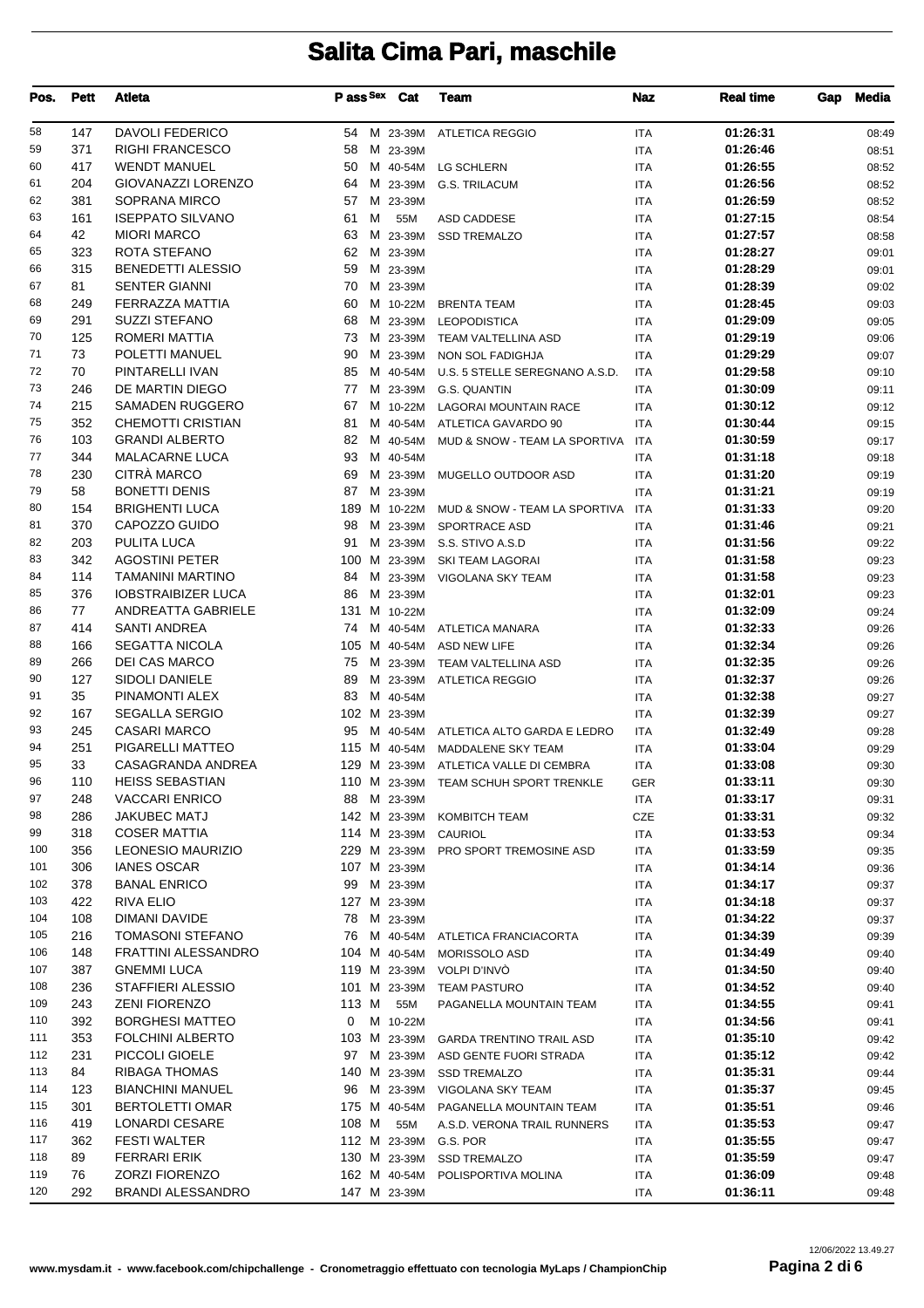| Pos.       | <b>Pett</b> | Atleta                                     | Pass Sex Cat     |          | Team                                                     | Naz                      | <b>Real time</b>     | Gap | <b>Media</b>   |
|------------|-------------|--------------------------------------------|------------------|----------|----------------------------------------------------------|--------------------------|----------------------|-----|----------------|
| 121        | 20          | <b>TOMASI MICHELE</b>                      | 135 M 40-54M     |          |                                                          | ITA                      | 01:36:19             |     | 09:49          |
| 122        | 192         | BOCCA CORSICO PICCOLINO                    | 111 M 23-39M     |          | <b>BLACKWARRIORS</b>                                     | <b>ITA</b>               | 01:36:25             |     | 09:50          |
| 123        | 340         | PAROLARI CHRISTIAN                         | 117 M 40-54M     |          |                                                          | ITA                      | 01:36:59             |     | 09:53          |
| 124        | 116         | <b>GUIDETTI MAURIZIO</b>                   |                  |          | 120 M 23-39M TRAILRUNNINGVALSESSERA                      | ITA                      | 01:37:25             |     | 09:56          |
| 125        | 93          | <b>BETTINI FRANCESCO</b>                   |                  |          | 125 M 23-39M A.S.D. VERONA TRAIL RUNNERS                 | <b>ITA</b>               | 01:37:27             |     | 09:56          |
| 126        | 343         | ROSSI GRAZIANO                             | 186 M            | 55M      | ATLETICA ROTALIANA                                       | ITA                      | 01:37:34             |     | 09:57          |
| 127        | 128         | SANTAGIULIANA ANDREA                       | 153 M 40-54M     |          | SPORTRACE ASD                                            | ITA                      | 01:37:46             |     | 09:58          |
| 128        | 269         | CAZZOLLI FEDERICO                          | 136 M 40-54M     |          | S.S. STIVO A.S.D.                                        | <b>ITA</b>               | 01:37:50             |     | 09:58          |
| 129        | 98          | <b>SANTI GIULIO</b>                        | 197 M 40-54M     |          |                                                          | <b>ITA</b>               | 01:37:57             |     | 09:59          |
| 130        | 172         | PORRO MASSIMILIANO                         |                  |          | 124 M 40-54M MUD & SNOW - TEAM LA SPORTIVA               | <b>ITA</b>               | 01:38:05             |     | 10:00          |
| 131<br>132 | 130         | PATRIAN ANDREA                             | 156 M 23-39M     |          |                                                          | <b>ITA</b>               | 01:38:07             |     | 10:00          |
| 133        | 56<br>221   | DE BONA ANDREA<br><b>MASCIADRI STEFANO</b> | 170 M            | 55M      | 152 M 40-54M TEAM ALDO MORO PALUZZA<br>O.S.A. VALMADRERA | ITA<br><b>ITA</b>        | 01:38:15<br>01:38:17 |     | 10:01<br>10:01 |
| 134        | 210         | PICCINI FABIO                              | 109 M            | 55M      | ASD LIBERTAS VALLESABBIA                                 | <b>ITA</b>               | 01:38:19             |     | 10:01          |
| 135        | 317         | <b>GALVANI LUCA</b>                        |                  |          | 134 M 23-39M G.P. AVIS MALAVICINA                        | ITA                      | 01:38:19             |     | 10:01          |
| 136        | 135         | <b>QUINTARELLI MATTIA</b>                  |                  |          | 126 M 40-54M VERONA TRAIL RUNNER                         | ITA                      | 01:38:21             |     | 10:02          |
| 137        | 64          | <b>MARTINI FRANCESCO</b>                   | 133 M 23-39M     |          |                                                          | <b>ITA</b>               | 01:38:22             |     | 10:02          |
| 138        | 260         | ROITHMEIER JAKOB                           | 116 M 23-39M     |          |                                                          | <b>GER</b>               | 01:38:23             |     | 10:02          |
| 139        | 153         | <b>ANDREOLLI CARLO</b>                     |                  |          | 123 M 40-54M LAGARINA CRUS TEAM                          | ITA                      | 01:38:23             |     | 10:02          |
| 140        | 209         | <b>BERTOLLA RICCARDO</b>                   | 132 M 40-54M     |          | <b>MADDALENE SKY TEAM</b>                                | <b>ITA</b>               | 01:38:25             |     | 10:02          |
| 141        | 75          | <b>GIRARDI SEBASTIANO</b>                  |                  |          | 168 M 23-39M TRENTINO RUNNING                            | <b>ITA</b>               | 01:38:28             |     | 10:02          |
| 142        | 68          | <b>VIVIAN LUCA</b>                         | 0                | M 23-39M |                                                          | ITA                      | 01:38:37             |     | 10:03          |
| 143        | 63          | <b>BRIGNOLI ROBERTO</b>                    | 177 M 23-39M     |          | RUNNING TORRE DE ROVERI                                  | <b>ITA</b>               | 01:38:42             |     | 10:04          |
| 144        | 69          | <b>FALCONE GIULIO</b>                      | 173 M 23-39M     |          | <b>SSD TREMALZO</b>                                      | ITA                      | 01:38:42             |     | 10:04          |
| 145        | 220         | <b>CALCARI MATTEO</b>                      | 144 M 23-39M     |          | <b>SSD TREMALZO</b>                                      | ITA                      | 01:38:43             |     | 10:04          |
| 146        | 126         | <b>BORDIGA CRISTIANO</b>                   | 128 M 40-54M     |          | SPORT ACTIVE ASD                                         | <b>ITA</b>               | 01:38:44             |     | 10:04          |
| 147        | 324         | SANGALETTI LUCA                            | 122 M 23-39M     |          |                                                          | ITA                      | 01:38:48             |     | 10:04          |
| 148        | 400         | <b>GELISIO ALESSANDRO</b>                  |                  |          | 141 M 40-54M G.S. PODISTICA CANALET                      | ITA                      | 01:38:52             |     | 10:05          |
| 149        | 175         | <b>SANTI SAMUEL</b>                        | 150 M 23-39M     |          |                                                          | <b>ITA</b>               | 01:38:55             |     | 10:05          |
| 150        | 206         | <b>BOLOGNANI ANDREA</b>                    | 139 M 23-39M CAV |          |                                                          | ITA                      | 01:39:27             |     | 10:08          |
| 151        | 170         | <b>GUGOLE FABIANO</b>                      |                  |          | 157 M 23-39M ASD KM SPORT                                | ITA                      | 01:39:38             |     | 10:09          |
| 152        | 325         | <b>BELOTTI MIRKO</b>                       | 148 M 23-39M     |          |                                                          | <b>ITA</b>               | 01:39:40             |     | 10:10          |
| 153        | 211         | <b>FILIPPI EDOARDO</b>                     |                  |          | 178 M 40-54M TEAM BSR                                    | ITA                      | 01:39:48             |     | 10:11          |
| 154        | 149         | <b>SCHEFFAUER STEFAN</b>                   | 118 M            | 55M      | <b>WSV KALTENBACH</b>                                    | AUT                      | 01:40:07             |     | 10:12          |
| 155        | 346         | ROSSATTI MATTEO                            | 167 M 23-39M     |          |                                                          | <b>ITA</b>               | 01:40:11             |     | 10:13          |
| 156        | 101         | SPAGNOLLI ANDREA                           |                  |          | 198 M 40-54M ASD GENTE FUORI STRADA                      | ITA                      | 01:40:13             |     | 10:13          |
| 157<br>158 | 395<br>78   | PANIZZA DAVID<br><b>GNUFFI FABRIZIO</b>    | 176 M 23-39M     |          |                                                          | <b>ITA</b>               | 01:40:23<br>01:40:30 |     | 10:14          |
| 159        | 394         | <b>TURBA MARCO</b>                         | 146 M 40-54M     |          | 121 M 40-54M GNFFRZ78T13H330O                            | <b>ITA</b><br><b>ITA</b> | 01:40:38             |     | 10:15<br>10:16 |
| 160        | 109         | <b>MOLOGNI FABRIZIO</b>                    |                  |          | 163 M 23-39M RUNNING TORRE DE ROVERI                     | ITA                      | 01:41:02             |     | 10:18          |
| 161        | 259         | LANGSTADTLER JOACHIM                       | 151 M 23-39M     |          |                                                          | GER                      | 01:41:09             |     | 10:19          |
| 162        | 247         | SPAGNOLO GIANCARLO                         | 191 M 40-54M     |          |                                                          | ITA                      | 01:41:16             |     | 10:19          |
| 163        | 218         | <b>MARTINELLI CORRADO</b>                  | 164 M 40-54M     |          |                                                          | ITA                      | 01:41:20             |     | 10:20          |
| 164        | 157         | <b>BOSCARI GIUSEPPE</b>                    | 161 M 23-39M     |          |                                                          | ITA                      | 01:41:21             |     | 10:20          |
| 165        | 47          | ROSSI ALBERTO                              |                  |          | 160 M 40-54M G.S. CASTELLANIA                            | <b>ITA</b>               | 01:41:26             |     | 10:20          |
| 166        | 212         | SPECOGNA MATTEO                            |                  |          | 188 M 40-54M G.S. ALPINI PULFERO                         | ITA                      | 01:41:42             |     | 10:22          |
| 167        | 144         | <b>CIPRIANI PAOLO</b>                      |                  |          | 143 M 23-39M A.S.D. VERONA TRAIL RUNNERS                 | ITA                      | 01:41:45             |     | 10:22          |
| 168        | 141         | DOBLINGER REINHOLD                         |                  |          | 182 M 40-54M XXMOUNTAINXX                                | AUT                      | 01:42:02             |     | 10:24          |
| 169        | 213         | <b>FONTANESI LAURO</b>                     | 149 M 23-39M     |          | <b>MODENA RUNNERS CLUB</b>                               | ITA                      | 01:42:14             |     | 10:25          |
| 170        | 102         | <b>BUCCIO FABRIZIO</b>                     |                  |          | 199 M 23-39M SPORT ACTIVE ASD                            | ITA                      | 01:42:14             |     | 10:25          |
| 171        | 228         | MARCHETTI ANDREA                           | 212 M 40-54M     |          |                                                          | <b>ITA</b>               | 01:42:29             |     | 10:27          |
| 172        | 393         | SABO SEBASTIAN CAROL                       | 214 M 10-22M     |          |                                                          | ITA                      | 01:42:35             |     | 10:27          |
| 173        | 46          | <b>BARBIERI MAURO</b>                      | 181 M            | 55M      | <b>KINOMANA</b>                                          | ITA                      | 01:42:42             |     | 10:28          |
| 174        | 24          | <b>COVI MATTEO</b>                         | 159 M 23-39M     |          | <b>GS FRAVEGGIO</b>                                      | ITA                      | 01:42:45             |     | 10:28          |
| 175        | 275         | CALZOLARI ANTENORE                         | 171 M 40-54M     |          |                                                          | ITA                      | 01:43:02             |     | 10:30          |
| 176        | 200         | ALDRIGHETTI ALBERTO                        |                  |          | 154 M 40-54M A.S.D. TEAM KM SPORT                        | ITA                      | 01:43:05             |     | 10:31          |
| 177        | 71          | <b>GIACON FABIO</b>                        |                  |          | 222 M 40-54M SPORTRACE ASD                               | <b>ITA</b>               | 01:43:18             |     | 10:32          |
| 178        | 338         | <b>MAGGIORI JACOPO</b>                     |                  |          | 192 M 40-54M ASD 3 SANTI NAVE                            | ITA                      | 01:43:33             |     | 10:33          |
| 179        | 297         | TIBONI MATTEO                              | 292 M 23-39M     |          | <b>SSD TREMALZO</b>                                      | ITA                      | 01:43:35             |     | 10:34          |
| 180        | 193         | ROSTELLO FILIPPO                           | 213 M 23-39M     |          | <b>BLACK WARRIORS ASD</b>                                | ITA                      | 01:43:37             |     | 10:34          |
| 181        | 334         | ZANCOGHI LORENZO                           |                  |          | 179 M 23-39M CSI SASSO MARCONI                           | ITA                      | 01:43:42             |     | 10:34          |
| 182        | 305         | ZANETTI MARIO                              | 165 M 23-39M     |          | <b>BOLIDI TEAM</b>                                       | ITA                      | 01:43:45             |     | 10:35          |
| 183        | 224         | <b>FONTANA NICHOLAS</b>                    | 183 M 23-39M     |          | ATLETICA CASONE NOCETO                                   | ITA                      | 01:43:55             |     | 10:36          |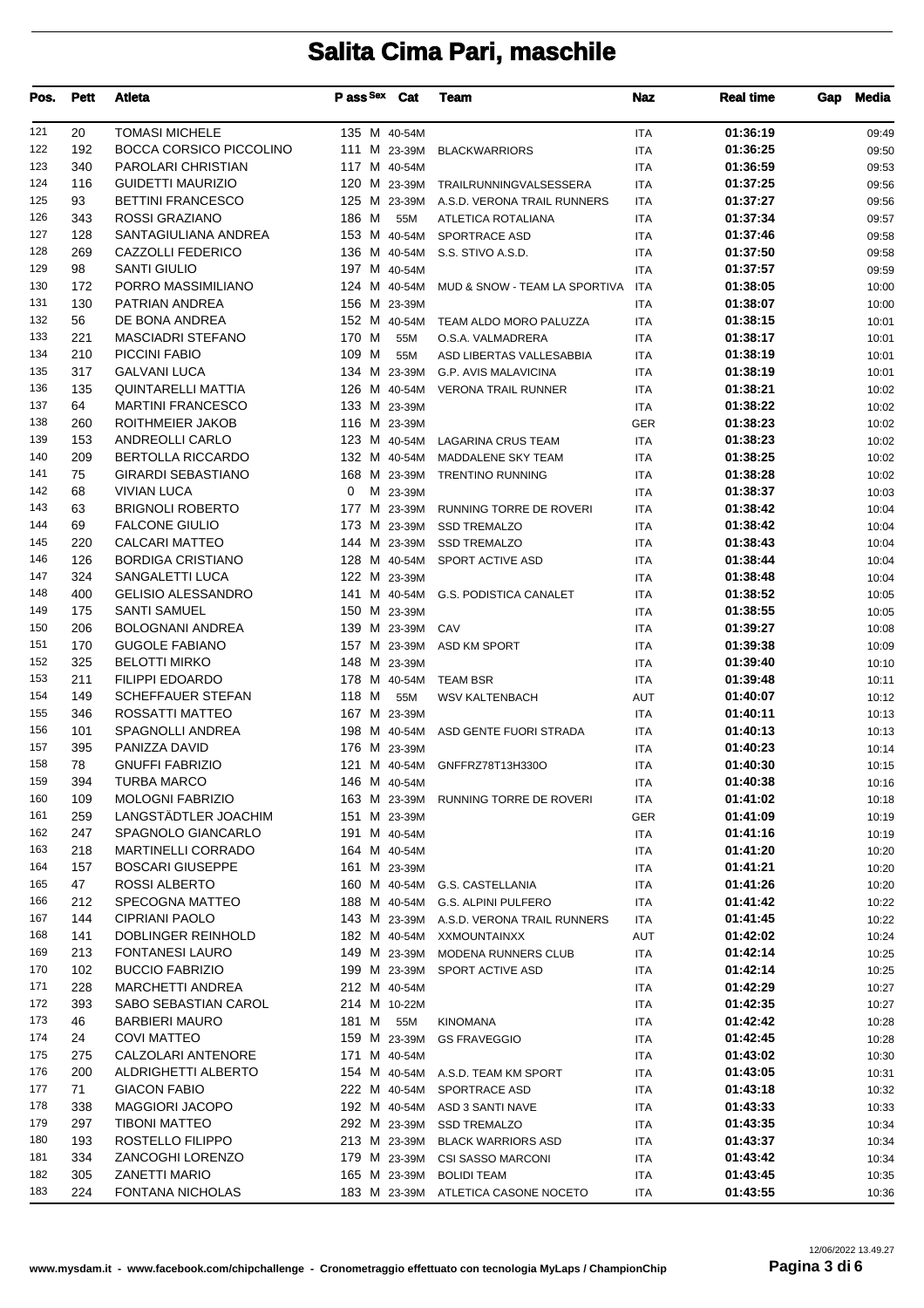| Pos.       | <b>Pett</b> | <b>Atleta</b>                                     | Pass Sex Cat          |          | Team                                  | <b>Naz</b>               | <b>Real time</b>     | Gap | <b>Media</b>   |
|------------|-------------|---------------------------------------------------|-----------------------|----------|---------------------------------------|--------------------------|----------------------|-----|----------------|
| 184        | 321         | <b>CROSINA PATRIZIO</b>                           | 226 M 23-39M          |          |                                       | <b>ITA</b>               | 01:44:08             |     | 10:37          |
| 185        | 222         | <b>CASET IVAN</b>                                 | 217 M 23-39M          |          |                                       | <b>ITA</b>               | 01:44:20             |     | 10:38          |
| 186        | 189         | DAPRÀ ROBERTO                                     | 174 M 23-39M          |          |                                       | <b>ITA</b>               | 01:44:24             |     | 10:39          |
| 187        | 312         | <b>RISATTI DANTE</b>                              |                       |          | 169 M 40-54M A.S.D. S.S. LIMONESE     | <b>ITA</b>               | 01:44:28             |     | 10:39          |
| 188        | 143         | PONTALTI CRISTIAN                                 | 205 M 40-54M          |          |                                       | <b>ITA</b>               | 01:44:41             |     | 10:40          |
| 189        | 34          | <b>CASTAGNINI FRANCESCO</b>                       | 296 M 23-39M          |          | ASD TEAM KM SPORT                     | <b>ITA</b>               | 01:44:55             |     | 10:42          |
| 190        | 26          | <b>CONT ANDREA</b>                                | 166 M 23-39M          |          |                                       | <b>ITA</b>               | 01:45:31             |     | 10:46          |
| 191        | 398         | <b>BERLANDA SILVANO</b>                           | 184 M                 | 55M      | A.D.S. S.S. LIMONESE                  | <b>ITA</b>               | 01:45:31             |     | 10:46          |
| 192        | 31          | <b>VOLCAN MARCO</b>                               |                       |          | 195 M 40-54M ASD GENTE FUORI STRADA   | <b>ITA</b>               | 01:45:43             |     | 10:47          |
| 193        | 377         | <b>BONAZZA WALTER</b>                             | 221 M 23-39M          |          |                                       | <b>ITA</b>               | 01:45:49             |     | 10:47          |
| 194        | 299         | <b>WEBER ANDREA</b>                               |                       |          | 228 M 40-54M PAGANELLA MOUNTAIN TEAM  | <b>ITA</b>               | 01:46:03             |     | 10:49          |
| 195        | 28          | <b>BERTANZA LUCA</b>                              | 190 M 40-54M          |          | ASD PRO SPORT TREMOSINE               | ITA                      | 01:46:12             |     | 10:50          |
| 196        | 424         | ANGHINETTI MATTEO                                 | 225 M 40-54M          |          | CITTADELLA 1592                       | <b>ITA</b>               | 01:46:33             |     | 10:52          |
| 197        | 232         | PAPIS ALESSANDRO                                  |                       |          | 193 M 23-39M C.S. CRETA GRAUZARIA     | <b>ITA</b>               | 01:46:35             |     | 10:52          |
| 198<br>199 | 237         | <b>FEDRIZZI WALTER</b>                            | 216 M 40-54M          |          | ATLETICA ROTALIANA                    | ITA                      | 01:46:42             |     | 10:53          |
| 200        | 273<br>176  | <b>FINANZINI MANUEL</b><br><b>COLLOTTA NICOLA</b> | 246 M 23-39M          |          | 196 M 40-54M I LUPI LUMEZZANE         | <b>ITA</b>               | 01:46:43<br>01:46:44 |     | 10:53          |
| 201        | 341         | <b>MEROLA FELICE LUCA</b>                         | 207 M 40-54M          |          |                                       | <b>ITA</b>               | 01:46:45             |     | 10:53          |
| 202        | 355         | <b>TAMBURINI GIOVANNI</b>                         | 208 M 23-39M          |          | ROMAGNA SCOUTING                      | <b>ITA</b><br><b>ITA</b> | 01:46:56             |     | 10:53<br>10:54 |
| 203        | 255         | <b>FERRI NICO</b>                                 |                       |          | 262 M 40-54M G.P. AVIS MALAVICINA     | <b>ITA</b>               | 01:47:01             |     | 10:55          |
| 204        | 54          | ORLANDI DAVIDE                                    | 202 M 23-39M          |          | OR BA RI                              | <b>ITA</b>               | 01:47:03             |     | 10:55          |
| 205        | 383         | LAZZARI FABRIZIO                                  | 219 M                 | 55M      | <b>ESC SSD</b>                        | <b>ITA</b>               | 01:47:06             |     | 10:55          |
| 206        | 225         | <b>MADELLA MILO</b>                               | 358 M 10-22M          |          |                                       | <b>ITA</b>               | 01:47:12             |     | 10:56          |
| 207        | 118         | <b>MARCHETTI GIUSEPPE</b>                         | 201 M 23-39M          |          | FORTE CORNO RUN                       | <b>ITA</b>               | 01:47:20             |     | 10:57          |
| 208        | 347         | SALVETTI MATTIA                                   | 254 M 40-54M          |          | JUNIOR SPORT- AVIO -TRIATHLON         | <b>ITA</b>               | 01:47:31             |     | 10:58          |
| 209        | 38          | SPAGNOLI ANGELO                                   | 227 M 40-54M          |          |                                       | <b>ITA</b>               | 01:47:32             |     | 10:58          |
| 210        | 382         | <b>ROSSI ROBERTO</b>                              | 238 M                 | 55M      | ESC SSD SRL EUROPA SC                 | ITA                      | 01:48:29             |     | 11:04          |
| 211        | 95          | <b>ARRIGHINI PAOLO</b>                            | 237 M 23-39M          |          | PRO SPORT TREMOSINE ASD               | <b>ITA</b>               | 01:48:32             |     | 11:04          |
| 212        | 187         | PEDROTTI ALAN                                     | 252 M 40-54M          |          |                                       | <b>ITA</b>               | 01:48:37             |     | 11:04          |
| 213        | 262         | <b>TRENTINI MATTEO</b>                            | 313 M 10-22M          |          |                                       | <b>ITA</b>               | 01:48:42             |     | 11:05          |
| 214        | 391         | <b>DELMARCO MANUELE</b>                           | 232 M 40-54M          |          |                                       | <b>ITA</b>               | 01:48:44             |     | 11:05          |
| 215        | 202         | <b>FILIPPI ELIA</b>                               | 253 M 40-54M          |          |                                       | <b>ITA</b>               | 01:48:55             |     | 11:06          |
| 216        | 186         | <b>GIOVANNINI DONATO</b>                          | 203 M                 | 55M      | ADS COSTALTA                          | <b>ITA</b>               | 01:49:03             |     | 11:07          |
| 217        | 208         | <b>PARIS ROBERTO</b>                              | 239 M 40-54M          |          | MADDALENE SKY TEAM                    | <b>ITA</b>               | 01:49:27             |     | 11:10          |
| 218        | 330         | <b>BERTOLDI STEFANO</b>                           | 218 M 23-39M          |          |                                       | <b>ITA</b>               | 01:49:28             |     | 11:10          |
| 219        | 97          | PACE ANDREA                                       | 235 M 23-39M          |          |                                       | <b>ITA</b>               | 01:49:35             |     | 11:10          |
| 220        | 164         | <b>BERTUCCO MATTEO</b>                            |                       |          | 215 M 23-39M BLACK WARRIORS ASD       | <b>ITA</b>               | 01:49:47             |     | 11:12          |
| 221        | 339         | ROSSI ALESSIO                                     |                       |          | 326 M 23-39M ATLETICA ROTALIANA       | <b>ITA</b>               | 01:49:50             |     | 11:12          |
| 222        | 333         | <b>CRESCINI MARIO</b>                             | 241 M                 | 55M      | PADILE RUNNING TEAM                   | ITA                      | 01:50:10             |     | 11:14          |
| 223        | 241         | <b>MELZANI MARTINO</b>                            |                       |          | 220 M 10-22M SSD BAGOLINO             | ITA                      | 01:50:11             |     | 11:14          |
| 224        | 261         | <b>STENICO SIMONE</b>                             | 272 M 40-54M          |          |                                       | ITA                      | 01:50:36             |     | 11:17          |
| 225        | 293         | <b>FAINELLI MASSIMO</b>                           |                       |          | 260 M 40-54M G.S.D. MOMBOCAR          | ITA                      | 01:50:40             |     | 11:17          |
| 226        | 27          | <b>SAVIO GIULIANO</b>                             |                       |          | 223 M 40-54M GP SAN PIO X             | ITA                      | 01:50:42             |     | 11:17          |
| 227        | 415         | <b>BARBIERI EMANUELE</b>                          |                       |          | 348 M 23-39M PADILE RUNNING TEAM      | ITA                      | 01:51:01             |     | 11:19          |
| 228        | 105         | <b>MAINO NICOLA</b>                               | 245 M 40-54M          |          | G.S. FRAVEGGIO                        | <b>ITA</b>               | 01:51:10             |     | 11:20          |
| 229        | 388         | <b>LORENZI ENRICO</b>                             | 255 M                 | 55M      |                                       | ITA                      | 01:51:12             |     | 11:20          |
| 230        | 238         | <b>MILZANI FRANCESCO</b>                          |                       |          | 258 M 40-54M ATL. REBOGUSSAGO         | ITA                      | 01:51:35             |     | 11:23          |
| 231        | 44          | <b>BENETTI MAURO</b>                              |                       |          | 307 M 40-54M G.S. FRAVEGGIO           | ITA                      | 01:51:35             |     | 11:23          |
| 232        | 96          | DA ROLD MARIO                                     |                       |          | 256 M 23-39M QUEI DA BOLDAN           | ITA                      | 01:51:43             |     | 11:23          |
| 233        | 133         | DA ROLD JMMY                                      | 257 M 40-54M          |          | QUEI DA BOLDAN                        | ITA                      | 01:51:45             |     | 11:24          |
| 234        | 357         | <b>BERETTA NICOLA</b>                             | 274 M 40-54M          |          | ALTITUDE RACE                         | ITA                      | 01:51:46             |     | 11:24          |
| 235        | 276         | <b>TIBONI EZIO</b>                                | 250 M                 | 55M      | <b>SSD TREMALZO</b>                   | <b>ITA</b>               | 01:51:47             |     | 11:24          |
| 236        | 384         | <b>BOTTAMEDI FEDERICO</b>                         | 236 M 23-39M          |          |                                       | ITA                      | 01:51:54             |     | 11:25          |
| 237        | 155         | TOGNATO ALBERTO                                   | 249 M 23-39M          |          |                                       | ITA                      | 01:52:11             |     | 11:26          |
| 238<br>239 | 287         | <b>BONI DANIELE</b>                               |                       |          | 407 M 23-39M SSD TREMALZO             | ITA                      | 01:52:24             |     | 11:28          |
| 240        | 217<br>322  | LONGARI MIRCO<br><b>BERARDI LUCA</b>              | 328 M<br>242 M 40-54M | 55M      | ATLETICA IMOLA                        | ITA                      | 01:52:24<br>01:52:40 |     | 11:28          |
| 241        | 190         | <b>SCAPOL ANDREA</b>                              |                       |          | 233 M 23-39M RUN FORD MIKE            | ITA<br>ITA               | 01:52:42             |     | 11:29<br>11:29 |
| 242        | 52          | <b>DELLAI MICHELE</b>                             |                       |          | 295 M 40-54M ATLETICA VALLE DI CEMBRA | ITA                      | 01:52:42             |     | 11:29          |
| 243        | 310         | <b>BUSUOLI EMANUELE</b>                           | 0                     | M 23-39M |                                       | ITA                      | 01:52:45             |     | 11:30          |
| 244        | 289         | <b>BONAFINI PAOLO</b>                             |                       |          | 304 M 40-54M ATLETICA TESM LOPPIO     | <b>ITA</b>               | 01:52:50             |     | 11:30          |
| 245        | 57          | LAZZARINI MAURO                                   |                       |          | 271 M 40-54M GS MONTEGARGNANO         | ITA                      | 01:53:01             |     | 11:31          |
| 246        | 151         | DALL'OSTO GIULIO                                  | 339 M 23-39M          |          |                                       | ITA                      | 01:53:07             |     | 11:32          |
|            |             |                                                   |                       |          |                                       |                          |                      |     |                |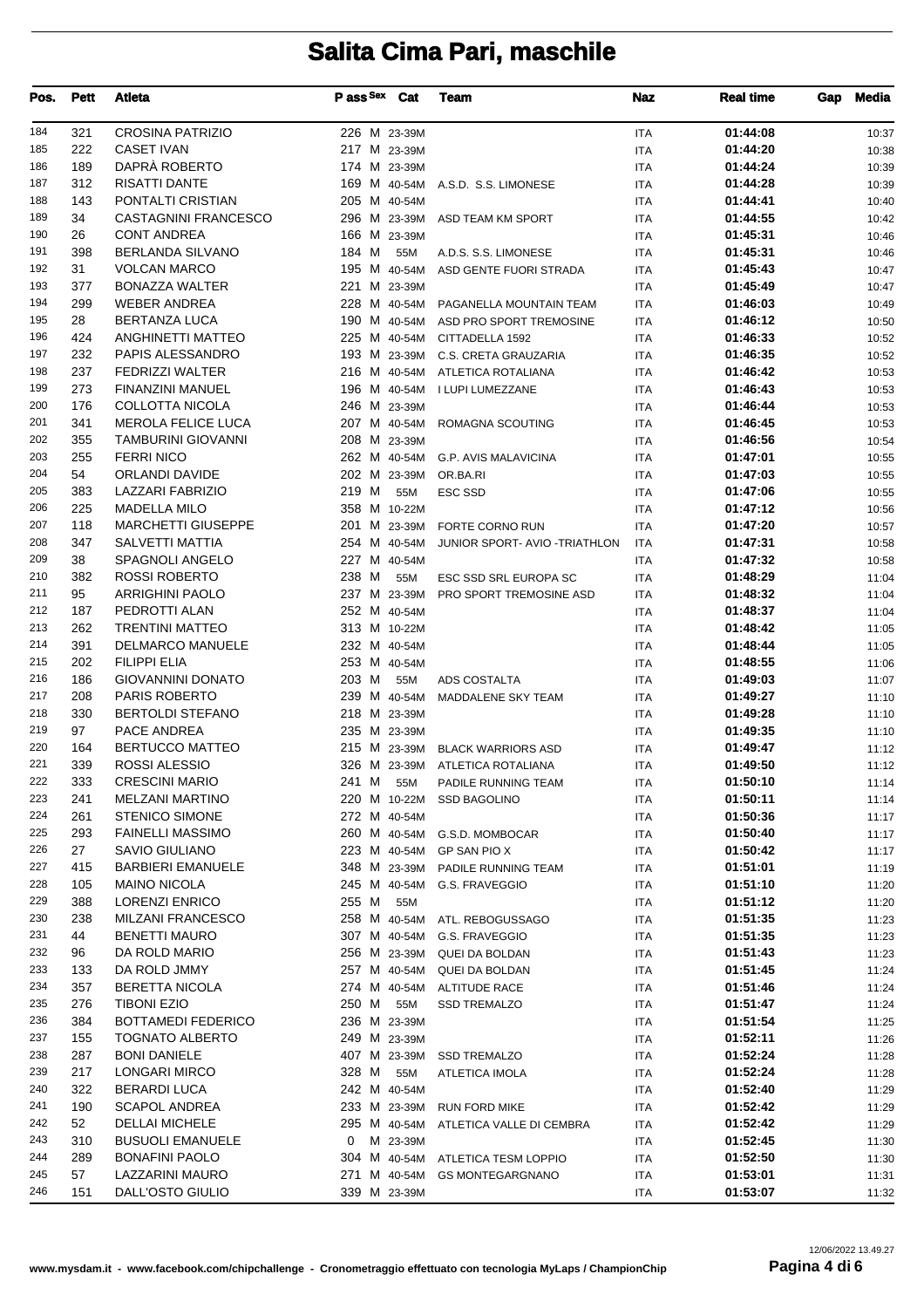| Pos. | <b>Pett</b> | <b>Atleta</b>                 | P ass Sex    | Cat          | Team                                     | Naz        | <b>Real time</b> | Gap | <b>Media</b> |
|------|-------------|-------------------------------|--------------|--------------|------------------------------------------|------------|------------------|-----|--------------|
| 247  | 201         | <b>BORTOLOTTI LORENZO</b>     | 289 M 40-54M |              |                                          | <b>ITA</b> | 01:53:17         |     | 11:33        |
| 248  | 182         | <b>BELOTTI FRANCESCO</b>      |              | 259 M 40-54M | <b>GS MONTEGARGNANO</b>                  | <b>ITA</b> | 01:53:21         |     | 11:33        |
| 249  | 290         | <b>MENEGHINI ANDREA</b>       | 303 M 40-54M |              | ATLETICA TEAM LOPPIO                     | <b>ITA</b> | 01:53:28         |     | 11:34        |
| 250  | 223         | <b>ZANONI EDO</b>             | 333 M        | 55M          |                                          | <b>ITA</b> | 01:53:31         |     | 11:34        |
| 251  | 360         | <b>MATUELLA ANSELMO</b>       | 230 M        | 55M          | SKI TEAM VAL DI NON                      | <b>ITA</b> | 01:53:46         |     | 11:36        |
| 252  | 280         | <b>VESCOVI GABRIELE</b>       |              | 281 M 23-39M | <b>SSD TREMALZO</b>                      | <b>ITA</b> | 01:53:50         |     | 11:36        |
| 253  | 25          | ZACCARELLI EUGENIO            | 284 M 23-39M |              | PICO RUNNERS                             | <b>ITA</b> | 01:53:50         |     | 11:36        |
| 254  | 15          | <b>GAMBA GIANLUCA</b>         |              | 240 M 23-39M | <b>DSR</b>                               | <b>ITA</b> | 01:54:05         |     | 11:38        |
| 255  | 361         | ZANELLA MASSIMO               |              | 312 M 40-54M | ATLETICA VALLI DI NON E SOLE             | <b>ITA</b> | 01:54:10         |     | 11:38        |
| 256  | 106         | <b>TORRESANI NICOLA</b>       | 298 M 40-54M |              | MADDALENE SKY TEAM                       | <b>ITA</b> | 01:54:18         |     | 11:39        |
| 257  | 244         | <b>VASSALLO ELIDIO</b>        |              |              | 314 M 23-39M GS ATLETICA REZZATO         | <b>ITA</b> | 01:54:18         |     | 11:39        |
| 258  | 345         | <b>BOSIO MICHELE</b>          |              | 329 M 40-54M | <b>RUNCARD</b>                           | <b>ITA</b> | 01:54:32         |     | 11:41        |
| 259  | 399         | <b>MATTEVI ELMAR</b>          | 334 M 40-54M |              |                                          | <b>ITA</b> | 01:55:07         |     | 11:44        |
| 260  | 331         | <b>BELLERO FABIO</b>          |              |              | 266 M 23-39M S.A. RUNNING TEAM           | <b>ITA</b> | 01:55:08         |     | 11:44        |
| 261  | 397         | <b>BENINCÀ MAURO</b>          |              | 251 M 23-39M | LE CARMONE                               | <b>ITA</b> | 01:55:11         |     | 11:45        |
| 262  | 79          | <b>CANTAMESSA LUCA</b>        |              |              | 278 M 40-54M GRUPPO PODISTICO VIRGILIANO | <b>ITA</b> | 01:55:15         |     | 11:45        |
| 263  | 165         | <b>SANTORO DANIELE</b>        | 301 M 23-39M |              |                                          | <b>ITA</b> | 01:55:17         |     | 11:45        |
| 264  | 423         | <b>FONTANA GIANPAOLO</b>      |              |              | 261 M 40-54M S.A. VALCHIESE              | <b>ITA</b> | 01:55:19         |     | 11:45        |
| 265  | 91          | <b>DEAMBROGIO FABIO</b>       | 299 M 40-54M |              |                                          | <b>ITA</b> | 01:55:26         |     | 11:46        |
| 266  | 156         | ZAPPAROLI MATTEO              | 356 M 40-54M |              |                                          | <b>ITA</b> | 01:55:39         |     | 11:48        |
| 267  | 137         | <b>FLORETTA UGO</b>           | 297 M        | 55M          | MADDALENE SKY TEAM                       | <b>ITA</b> | 01:55:42         |     | 11:48        |
| 268  | 17          | <b>TOLLER GIORGIO</b>         |              | 323 M 23-39M | LEVAR&RENDER                             | <b>ITA</b> | 01:55:44         |     | 11:48        |
| 269  | 163         | MAZZARINI ANDREA              | 294 M 40-54M |              |                                          | <b>ITA</b> | 01:56:00         |     | 11:50        |
| 270  | 50          | <b>LORENZINI MICHELE</b>      |              |              | 270 M 40-54M ASD GENTE FUORI STRADA      | <b>ITA</b> | 01:56:19         |     | 11:52        |
| 271  | 150         | PIVA ANDREA                   | 291 M 40-54M |              |                                          | <b>ITA</b> | 01:56:25         |     | 11:52        |
| 272  | 41          | <b>IACOMELLA MATTIA</b>       | 306 M 23-39M |              |                                          | <b>ITA</b> | 01:56:27         |     | 11:52        |
| 273  | 120         | <b>OLIVETTI MARCO</b>         | 282 M        | 55M          | G.S. MONTEGARGNANO                       | <b>ITA</b> | 01:56:43         |     | 11:54        |
| 274  | 18          | <b>MERZ SIMONE</b>            | 286 M 23-39M |              |                                          | <b>ITA</b> | 01:56:46         |     | 11:54        |
| 275  | 80          | PRASCIOLU LUCA                | 273 M 23-39M |              |                                          | <b>ITA</b> | 01:56:48         |     | 11:55        |
| 276  | 85          | <b>CASARI GIULIO</b>          | 318 M 23-39M |              |                                          | <b>ITA</b> | 01:56:57         |     | 11:55        |
| 277  | 61          | <b>SCALVINI DANIELE</b>       |              |              | 320 M 23-39M SSD BAGOLINO                | <b>ITA</b> | 01:57:00         |     | 11:56        |
| 278  | 386         | <b>BALDESSARINI PAOLO</b>     | 330 M        | 55M          | ASD GENTE FUORI STRADA                   | <b>ITA</b> | 01:57:04         |     | 11:56        |
| 279  | 256         | CASTRIOTTA CRISTIANO          | 386 M 23-39M |              | DUE ROCCHE ASD                           | <b>ITA</b> | 01:57:04         |     | 11:56        |
| 280  | 60          | <b>SCHIAVON IGOR</b>          |              | 293 M 40-54M | <b>ESC EUROPA SPORTING</b>               | ITA        | 01:57:14         |     | 11:57        |
| 281  | 328         | <b>MAZZOLENI CLAUDIO</b>      |              |              | 288 M 40-54M G.S OROBIE                  | <b>ITA</b> | 01:57:18         |     | 11:58        |
| 282  | 160         | <b>TISI ANDREA</b>            |              |              | 277 M 40-54M ASD GENTE FUORI STRADA      | <b>ITA</b> | 01:57:18         |     | 11:58        |
| 283  | 427         | <b>BRIGA' EMILIANO</b>        |              | 362 M 40-54M | <b>SSD TREMALZO</b>                      | <b>ITA</b> | 01:57:20         |     | 11:58        |
| 284  | 207         | <b>ZANONI PAOLO</b>           | 361 M        | 55M          |                                          | <b>ITA</b> | 01:57:39         |     | 12:00        |
| 285  | 88          | PACE NICOLA                   | 302 M 40-54M |              |                                          | <b>ITA</b> | 01:58:00         |     | 12:02        |
| 286  | 313         | ROTA STEFANO                  | 331 M 40-54M |              |                                          | ITA        | 01:58:06         |     | 12:02        |
| 287  | 406         | <b>ZACCARELLI ENRICO</b>      | 305 M 23-39M |              |                                          | <b>ITA</b> | 01:58:33         |     | 12:05        |
| 288  | 234         | <b>VANIN DIMITRI</b>          |              |              | 285 M 23-39M TORNADO RUN                 | ITA        | 01:58:39         |     | 12:06        |
| 289  | 171         | <b>GREGGIO ANDREA</b>         |              | 346 M 40-54M | <b>STRAVERONA</b>                        | ITA        | 01:59:48         |     | 12:13        |
| 290  | 180         | LANDI DEVID                   |              | 341 M 40-54M | <b>USD BRONZOLO</b>                      | ITA        | 01:59:53         |     | 12:13        |
| 291  | 53          | PELLIZZARI MARZIO             | 316 M 40-54M |              | SPORT ACTIVE ASD                         | <b>ITA</b> | 02:00:59         |     | 12:20        |
| 292  | 82          | <b>ZORZI ROBERTO</b>          |              |              | 377 M 40-54M MADDALENE SKY TEAM          | <b>ITA</b> | 02:01:05         |     | 12:21        |
| 293  | 49          | <b>CIGALOTTI PAOLO</b>        | 369 M        | 55M          | <b>SSD TREMALZO</b>                      | <b>ITA</b> | 02:01:20         |     | 12:22        |
| 294  | 159         | <b>MARCHESE ANDREA</b>        | 382 M 10-22M |              | <b>TRIATHLON TRENTINO</b>                | ITA        | 02:01:21         |     | 12:22        |
| 295  | 327         | <b>CAPPONI SIMONE</b>         | 336 M 23-39M |              |                                          | <b>ITA</b> | 02:01:23         |     | 12:23        |
| 296  | 428         | <b>CADEN PAOLO</b>            | 380 M        | 55M          |                                          | <b>ITA</b> | 02:01:47         |     | 12:25        |
| 297  | 252         | <b>BADONI GUIDO MARIO</b>     | 308 M        | 55M          | PODISTI DUE CASTELLI                     | ITA        | 02:02:02         |     | 12:27        |
| 298  | 169         | <b>IORI SIMONE</b>            | 315 M 40-54M |              |                                          | <b>ITA</b> | 02:02:05         |     | 12:27        |
| 299  | 158         | <b>MARCHESE MICHELE</b>       | 383 M        | 55M          | <b>TRIATHLON TRENTINO</b>                | <b>ITA</b> | 02:02:10         |     | 12:27        |
| 300  | 139         | ROSAT GIOVANNI                | 373 M        | 55M          | ATL. VALLI DI NON E SOLE                 | ITA        | 02:02:18         |     | 12:28        |
| 301  | 396         | <b>SIMONI RICCARDO</b>        | 349 M        | 55M          |                                          | ITA        | 02:02:26         |     | 12:29        |
| 302  | 421         | <b>MARTINEZ CARRERA JORGE</b> | 342 M 23-39M |              | <b>NINGUNA</b>                           | <b>PER</b> | 02:03:05         |     | 12:33        |
| 303  | 311         | <b>SCAGLIA JAN</b>            | 354 M        | 55M          | CREMONA SPORTIVA ATLETICA                | <b>ITA</b> | 02:03:39         |     | 12:36        |
| 304  | 314         | <b>TRENTINI PAOLO</b>         |              | 359 M 40-54M | <b>MARATHON CLUB TRENTO</b>              | <b>ITA</b> | 02:03:55         |     | 12:38        |
| 305  | 140         | FERRARI GRAZIANO              |              |              | 366 M 40-54M MADDALENE SKY TEAM          | <b>ITA</b> | 02:03:55         |     | 12:38        |
| 306  | 36          | <b>TRAINOTTI ERIK</b>         |              | 327 M 40-54M | <b>GENTE FUORI STRADA</b>                | ITA        | 02:04:18         |     | 12:41        |
| 307  | 197         | <b>CRISTINI ALBERTO</b>       | 370 M 40-54M |              |                                          | ITA        | 02:04:37         |     | 12:42        |
| 308  | 74          | DELL'AGLIO MICHELE            |              |              | 368 M 40-54M ATLETICA BRESCIA MARATHON   | <b>ITA</b> | 02:04:38         |     | 12:43        |
| 309  | 39          | <b>CANDEAGO PATRICK</b>       |              | 340 M 23-39M | QUEI DA BOLDAN                           | ITA        | 02:04:46         |     | 12:43        |